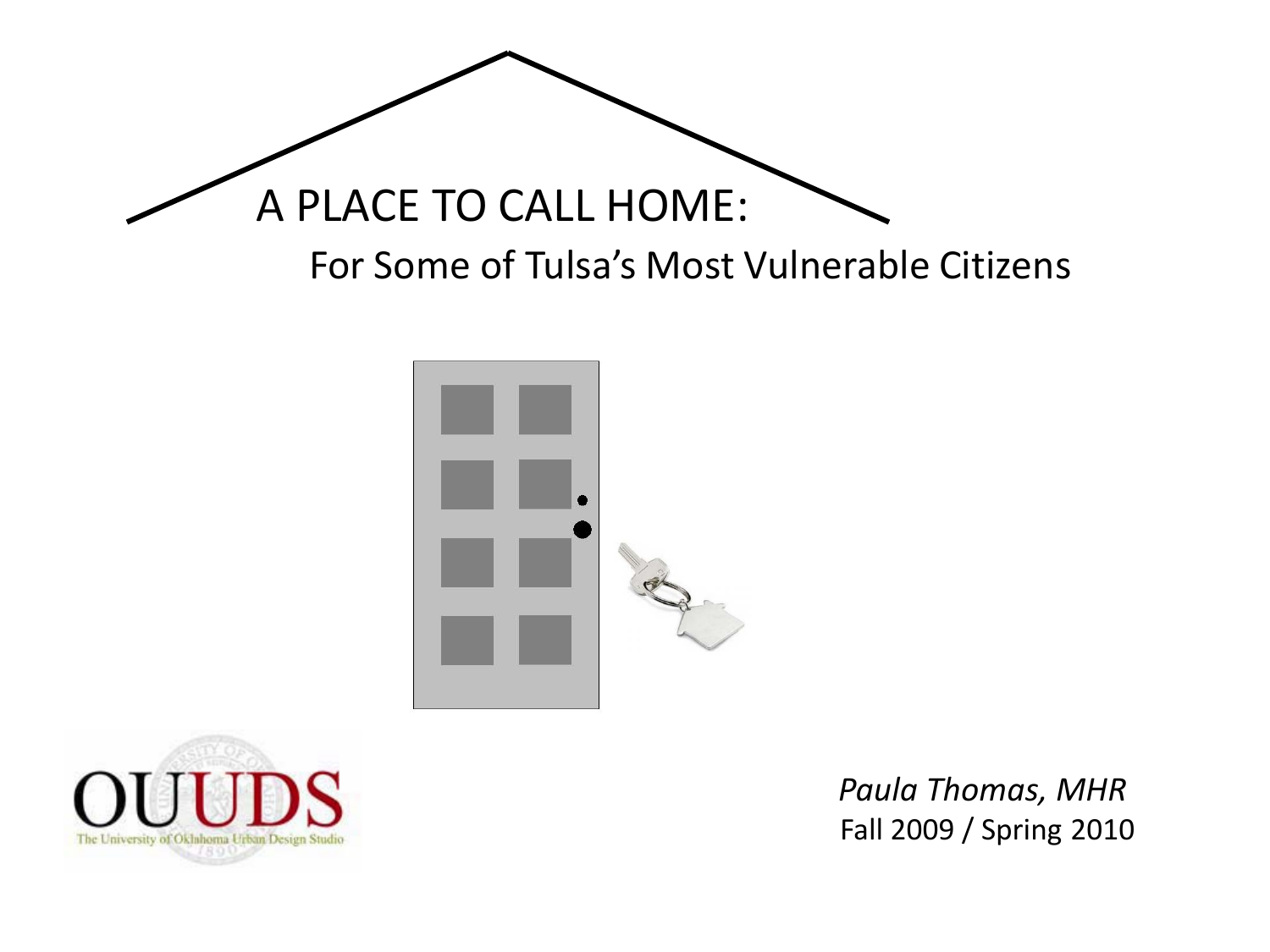The University of Oklahoma Graduate College

# **A Place to Call Home: For Some of Tulsa's Most Vulnerable Citizens**

A Professional Project Submitted to the Graduate Faculty in partial fulfillment of the requirements for the degree of **Master of Science in Architectural Urban Studies**

> By *Paula Thomas, MHR* Glenpool, Oklahoma 2010

A Professional Project approved for the College of Architecture Urban Design Studio By



Shawn Michael Schaefer, Chair Showa Omabegho, Ph.D. Marjorie Callahan

© Copyright by *Paula Thomas* 2010 All Rights Reserved.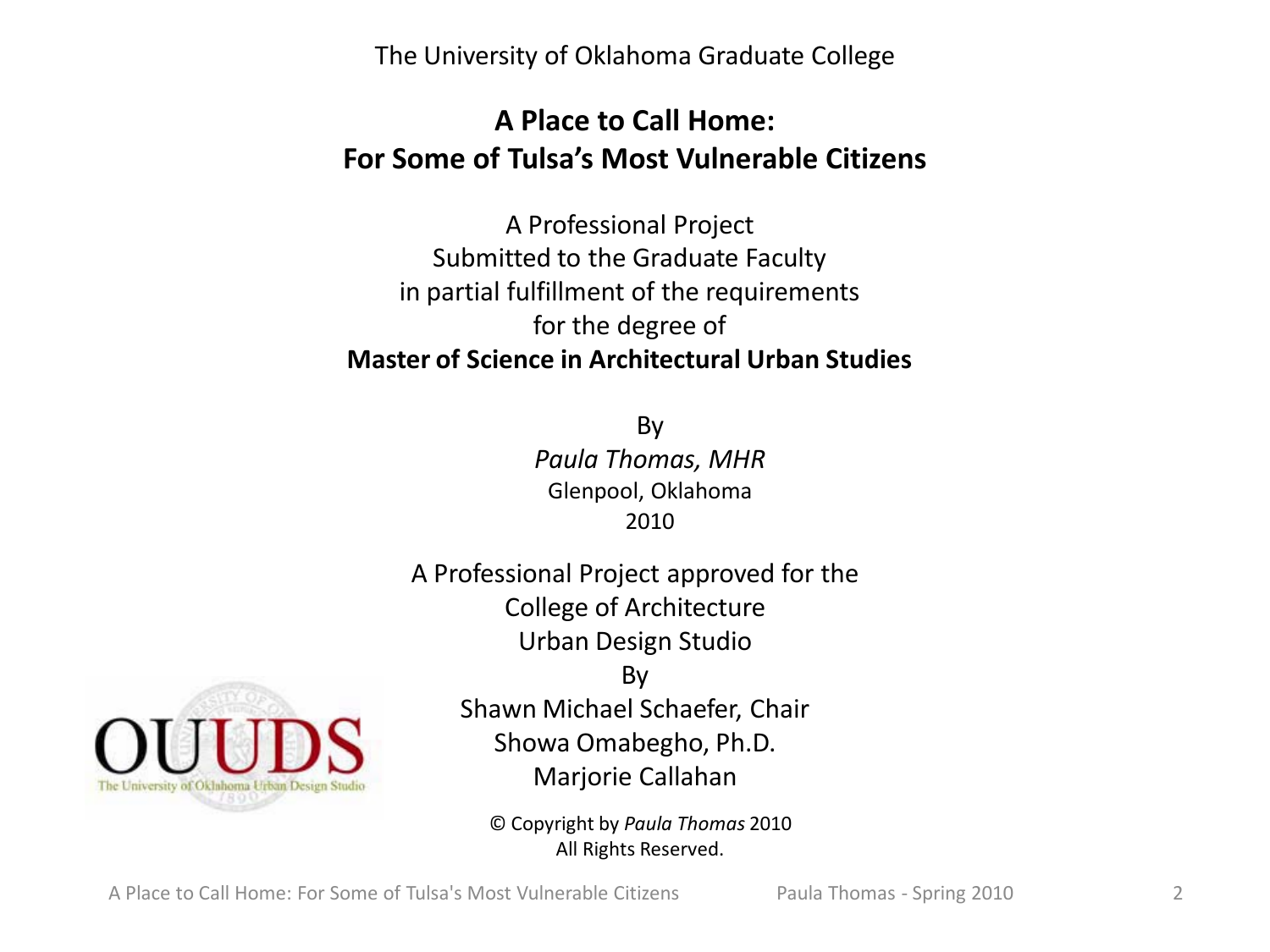# **TABLE OF CONTENTS**

| Acknowledgements                                            | 4  |
|-------------------------------------------------------------|----|
| Introduction                                                | 5  |
| Methodology                                                 | 6  |
| Overview of Mental Health in America                        |    |
| Overview of Deinstitutionalization                          | 9  |
| Overview of Mental Health in Oklahoma                       | 14 |
| Overview of Mental Health in Tulsa                          | 23 |
| Literature Review                                           | 26 |
| <b>Findings</b>                                             | 29 |
| <b>Outcomes</b>                                             | 31 |
| Conclusion                                                  | 35 |
| References                                                  | 36 |
| Appendix 1                                                  | 42 |
| - The Harvest Ranch Foundation Capitol Budget               |    |
| Appendix 2                                                  | 43 |
| - The Harvest Ranch Foundation Mission Statement and Bylaws |    |

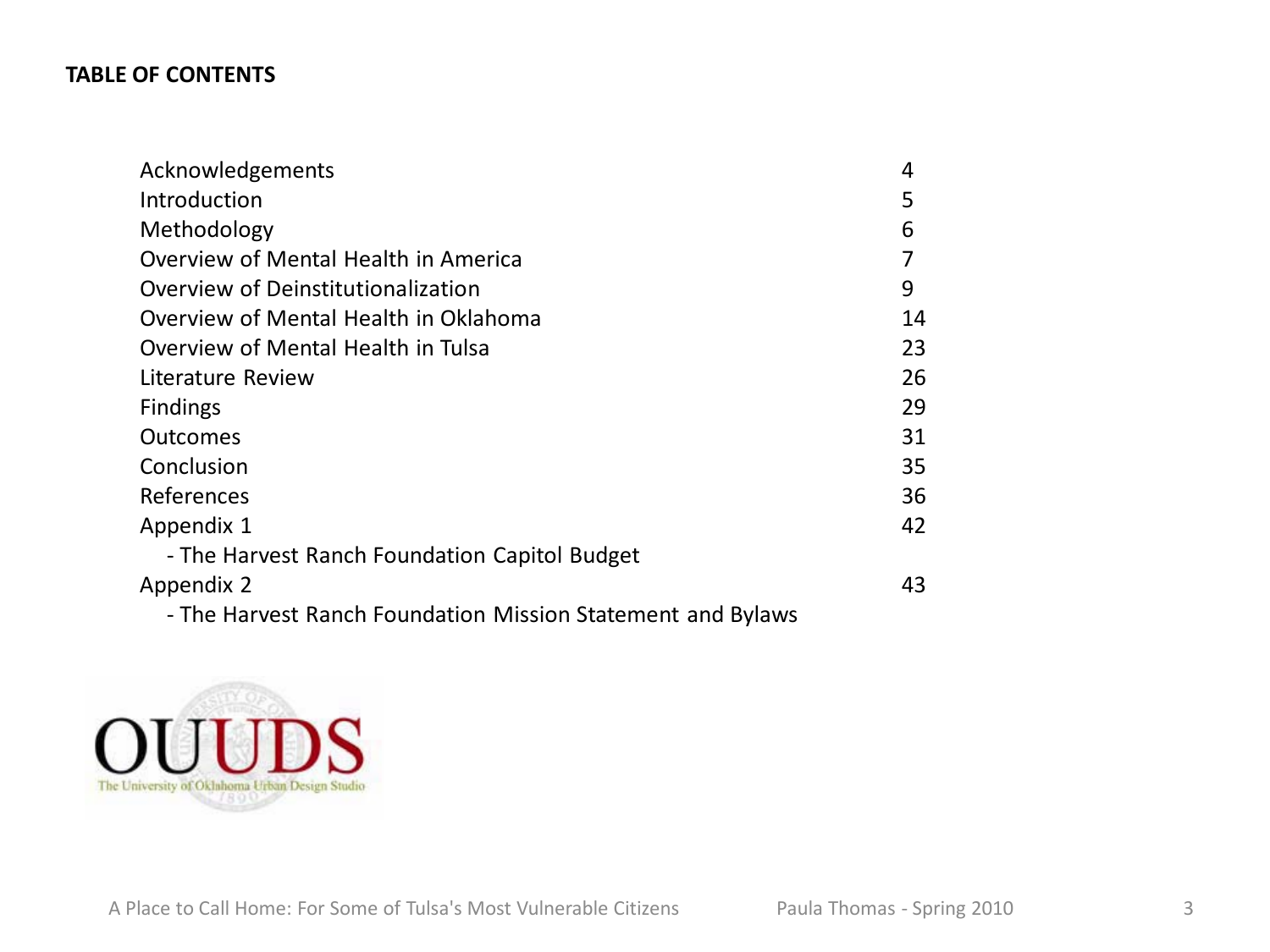### **ACKNOWLEDGEMENTS**

I would like to thank the following individuals for their guidance throughout this project:

Shawn Michael Schaefer, Director, OU -Tulsa Urban Design Studio Showa Omabegho, Ph.D., OU College of Architecture Marjorie Callahan , Associate Dean, OU College of Architecture Andrew Cherry, Jr., DSW, ACSW, OU -Tulsa School of Social Work Nicole Washington, DO, -Director, OU IMPACT Mark Davis, MSW , Tulsa Mental Health Association Connally Perry, Tulsa Mental Health Association Rose Weller, NAMI-Tulsa My Family, without whose continual encouragement and support, this project would have not been possible.

**This project is dedicated to the many people in the Tulsa area who live with serious mental illness, and to David.**



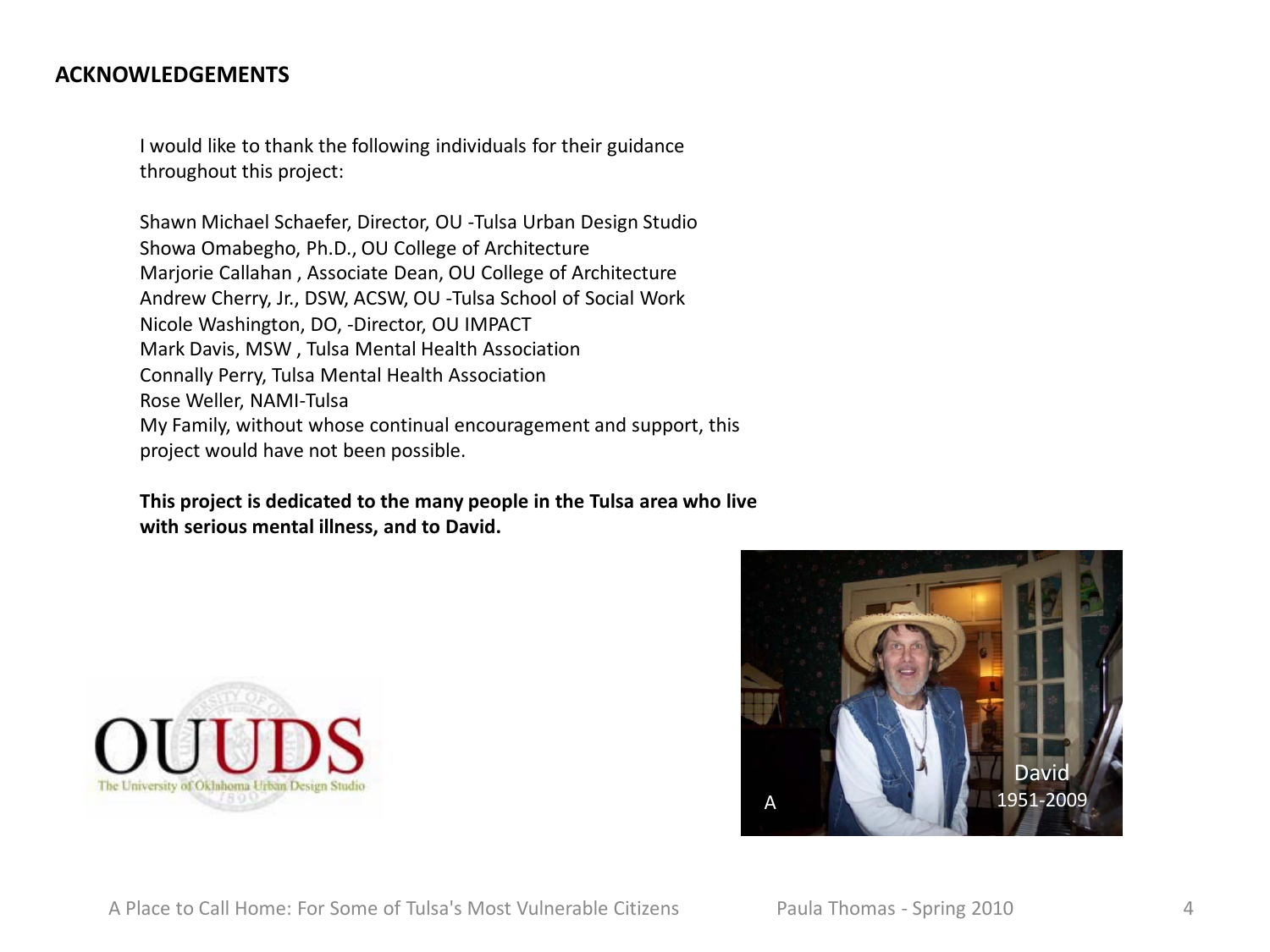# **INTRODUCTION**

This project arose out of a critical need to find long-term supported housing for a life-long Tulsa citizen with serious mental illness (SMI). Unfortunately, a review of available resources in Tulsa indicates that adequate (safe, clean, affordable) housing for Tulsa citizens with SMI is incongruent with community efforts aimed at integrating this group into mainstream society. The primary purpose of this research is to understand what could be done to facilitate more long-term housing options for this underserved group of some of Tulsa's most vulnerable citizens. It is expected this research will reveal an overburdened mental health system in Tulsa that is currently plagued by budget cuts, and without adequate resources to address the long-term housing needs of Tulsans with an SMI. It is further expected this research will reveal that If our community were better able to match the need for stable, affordable housing with high quality services, such as those provided by Programs of Assertive Community Treatment (PACT) teams, we would increase the likelihood of better outcomes for individuals with SMI, as well as, promote more efficient and effective use of current resources.

The project is grouped into four main segments:

- 1. An overview of mental illness in America, the process of deinstitutionalization, and the impact of this process on our country, our communities, and our citizens with SMI and their families.
- 2. An overview of mental illness in Oklahoma, and in particular, Tulsa, including information on where Tulsa citizens with SMI live now, available supportive housing for individuals with SMI, group homes, and impending budget cuts to the mental health care delivery system in Oklahoma.
- 3. A descriptive literature review structured to accentuate the trends in areas of the evidenced based model of supportive housing and the PACT team model.
- 4. The project concludes by proposing an applicable, client-centered solution for two Tulsa citizens with SMI.

With the knowledge that even one pilot starts the process it is the researchers' hope that the proposed alternative to current models could be applicable for others who live with SMI as well.

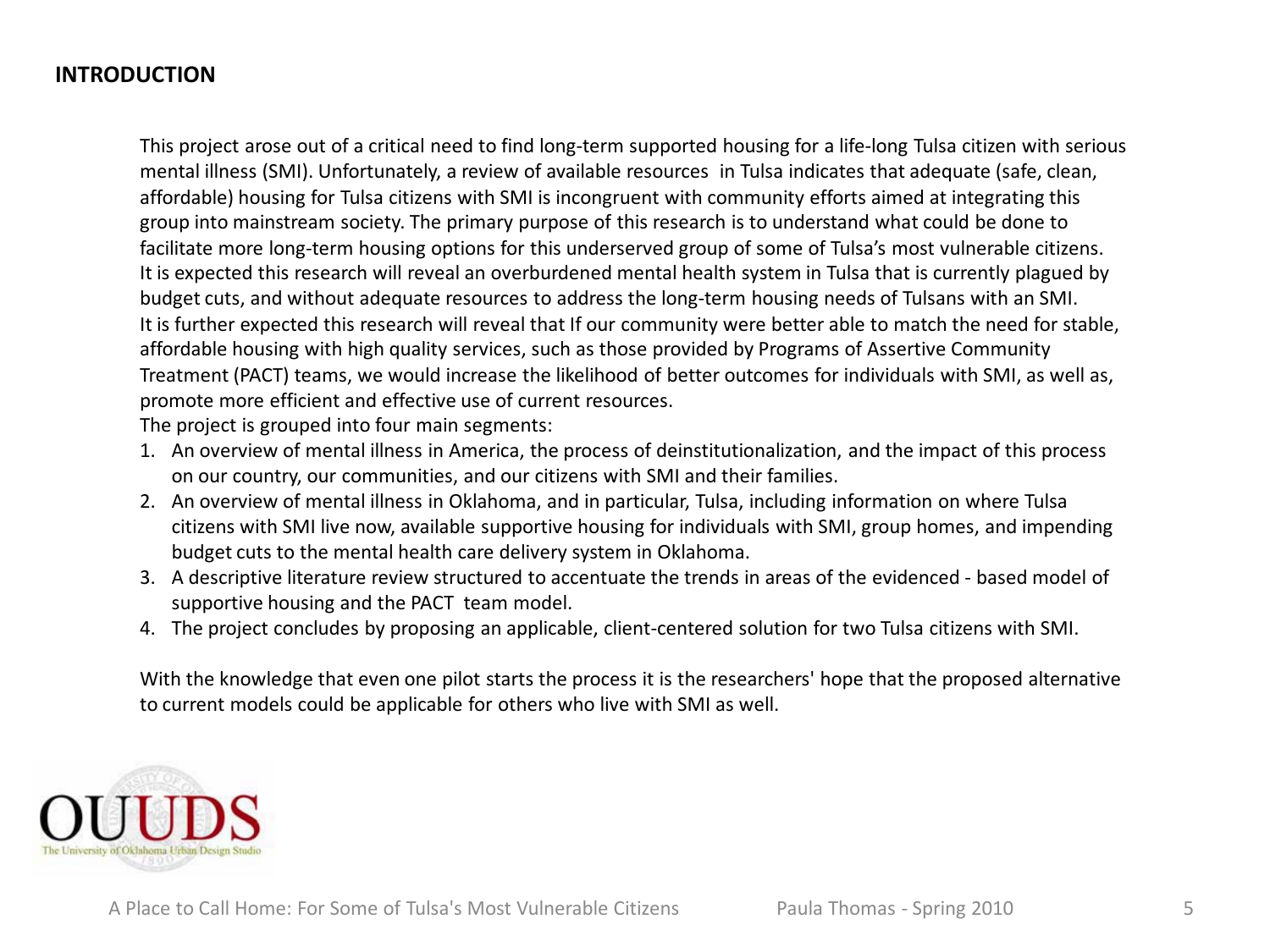# **METHODOLOGY**

This project utilizes the general inductive approach within the category of qualitative research. This method was chosen for the purpose of condensing extensive and varied text data into a brief, summary format. In addition, this method was employed in an effort to expand the knowledge and understanding of what could be done to facilitate more affordable supportive housing options for people with SMI. Further, the inductive analysis provides the opportunity to establish clear links between the research objectives and the findings derived from the data. Finally, relationships were established with community mental health partners, the National Alliance on Mental Illness(Tulsa) and the Mental Health Association(Tulsa), to facilitate a current understanding of available housing and service resources in Tulsa. These organizations provided information on available housing for Tulsa citizens with SMI, as well as, service providers equipped to accommodate citizens with SMI who are housed independently.

Throughout this project the work of reputable national and local organizations related to mental health including information from Mental Health Association(Tulsa), Mental Health America, National Alliance on Mental Health(Tulsa), National Alliance on Mental Health, Treatment Advocacy Center, Oklahoma Department of Mental Health and Substance Abuse, Mental Health Commission, as well as, the use of information from scholarly publications. Throughout this project references are designated with an endnote and images are designated with a letter, both of which correspond to a list at the end of the work. The table below outlines the schedule for this project and the different color blocks represent the various phases.

| <b>Project Schedule</b>            | Aug-09 | Sep-09 | $Oct-09$ | Nov-09 | $Dec-09$ | $Jan-10$ | Feb-10 | Mar-10   | Apr-10        | $May-10$ |
|------------------------------------|--------|--------|----------|--------|----------|----------|--------|----------|---------------|----------|
|                                    |        |        |          |        |          |          |        |          |               |          |
| Develop Project Plan               |        |        |          |        |          |          |        |          |               |          |
| <b>Identify Community Partners</b> |        |        |          |        |          |          |        |          |               |          |
| Review Available Resources         |        |        |          |        |          |          |        |          |               |          |
| Conduct Preliminary Research       |        |        |          |        |          |          |        |          |               |          |
| 1 <sup>st</sup> Jury               |        |        | 10/17/09 |        |          |          |        |          |               |          |
| Literature Review                  |        |        |          |        |          |          |        |          |               |          |
| Analyze Data                       |        |        |          |        |          |          |        |          |               |          |
| Develop Action Plan                |        |        |          |        |          |          |        |          |               |          |
| 2nd Jury                           |        |        |          |        | 12/05/09 |          |        |          |               |          |
| Design/Implementation              |        |        |          |        |          |          |        |          | <b>POSTER</b> |          |
| 3rd Jury                           |        |        |          |        |          |          |        | 03/06/10 |               |          |
| Production                         |        |        |          |        |          |          |        |          |               |          |
| <b>Final Jury</b>                  |        |        |          |        |          |          |        |          |               | 05/01/10 |

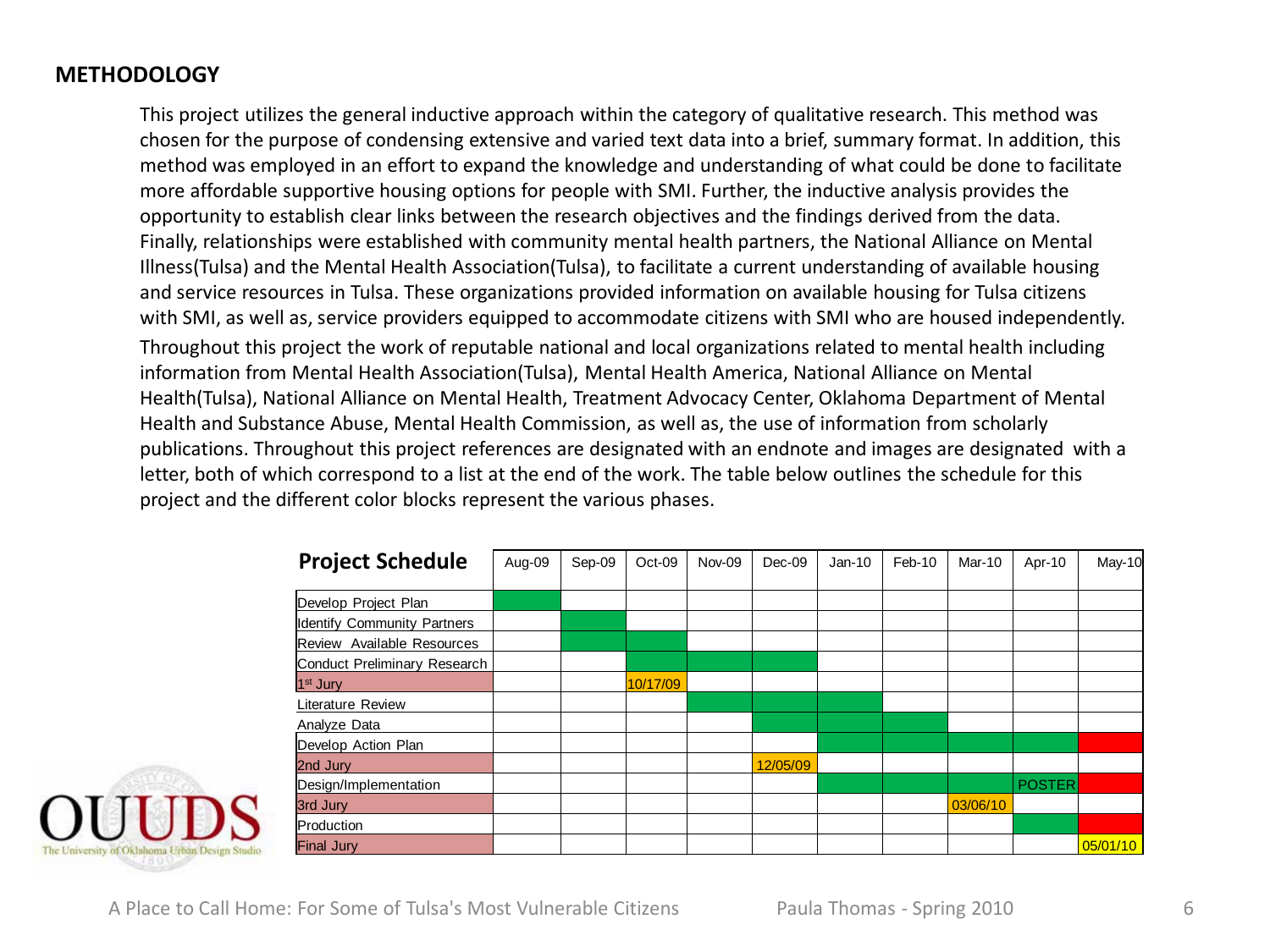### **MENTAL HEALTH IN AMERICA**

# **Mental Health Care in America is in Crisis**

This research begins by providing an overview of mental health in America. The researcher contends this section of the project is essential for a greater understanding and solid foundation for this work. To begin, in the United States, mental disorders are diagnosed based on the *Diagnostic and Statistical Manual of Mental Disorders, fourth edition (DSM-IV)*. Mental illnesses are medical conditions that disrupt a person's thinking, feeling, mood, ability to relate to others and daily functioning.<sup>1</sup> Just as diabetes is a disorder of the pancreas, mental illnesses are medical conditions that often result in a diminished capacity for coping with the ordinary demands of life.<sup>1</sup> Further, mental disorders are the leading cause of disability in the United States for citizens age 15-44.<sup>2</sup> One in four Americans experience mental illness at some point in their lives.<sup>1</sup>

As illustrated in the map to the right, the National Alliance on Mental Illness (NAMI) gives the nation's mental health care system a dismal D.3 As the nation confronts a severe economic crisis, demand for mental health services is increasing -- but state budget cuts are creating a vicious cycle that is leaving some of our most vulnerable citizens behind.3

NATIONAL



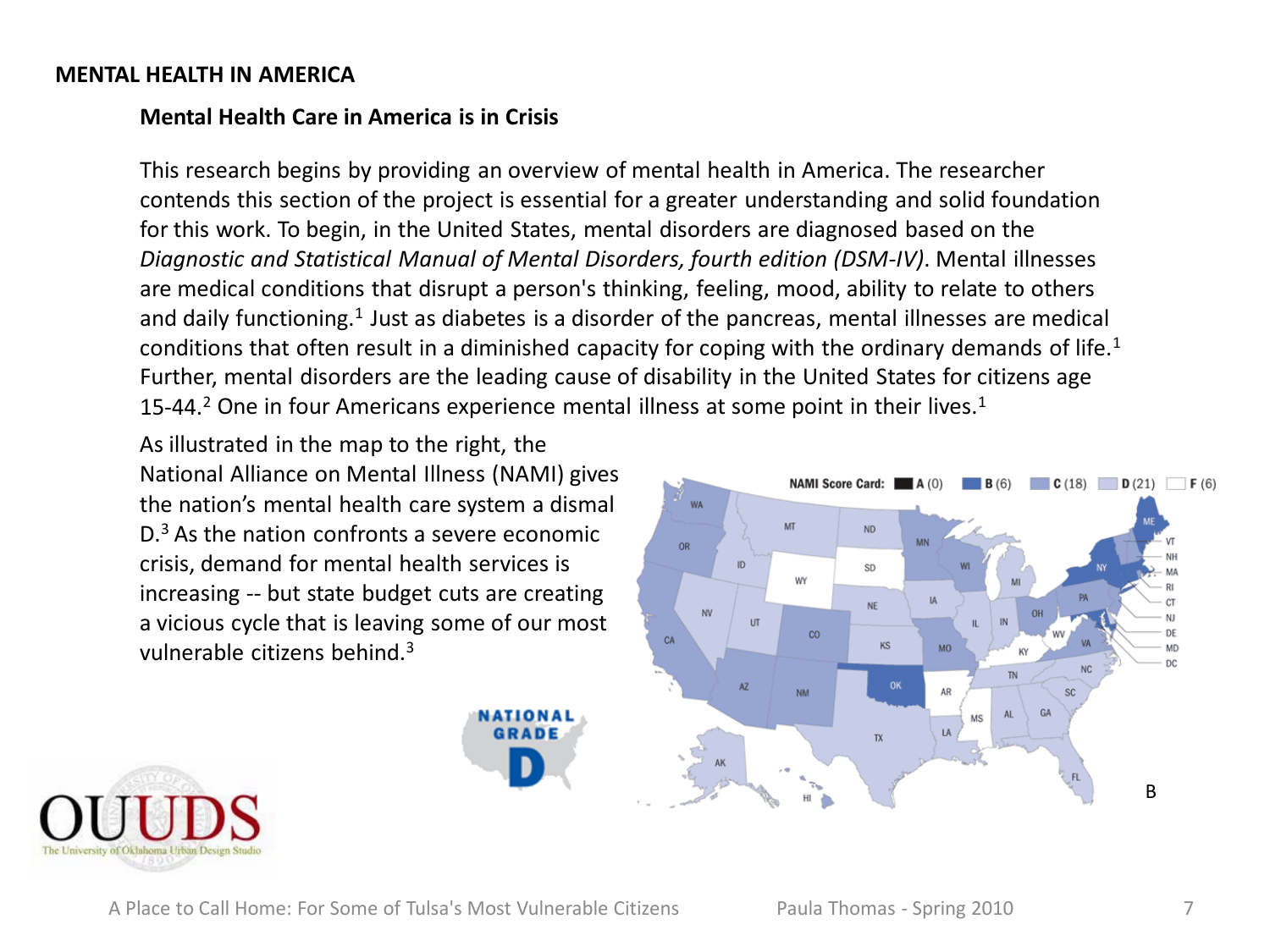### **MENTAL HEALTH IN AMERICA**

An estimated 26 % of Americans ages 18 and older suffer from a diagnosable mental disorder in a given year.<sup>2</sup> When applied to the 2010 U.S. Census estimate this 26 % translates to over 77 million people in America ages 18 and older who suffer from a diagnosable mental disorder in a given year. Even though mental disorders are widespread in the population, the main burden of illness is concentrated in a much smaller proportion  $-$  about 6%, or 1 in 17  $-$  who suffer from a serious mental illness (SMI).<sup>1</sup> Based on the same 2010 population estimates this translates to 18 million people in America living with a SMI.

#### **NAMI identifies serious mental illnesses (SMI) as:**

Schizophrenia Schizoaffective disorder Bipolar disorder Major depressive disorder Obsessive-compulsive disorder Panic and other severe anxiety disorders Borderline personality disorder Post-traumatic stress disorder (PTSD) Autism and pervasive developmental disorders Attention deficit/hyperactivity disorder**<sup>1</sup>**





According to NAMI these disorders represent the major mental disorders that current scientific data and consensus conclude are identifiable, disabling medical illnesses, with significant biological underpinnings, and requiring treatment.<sup>1</sup>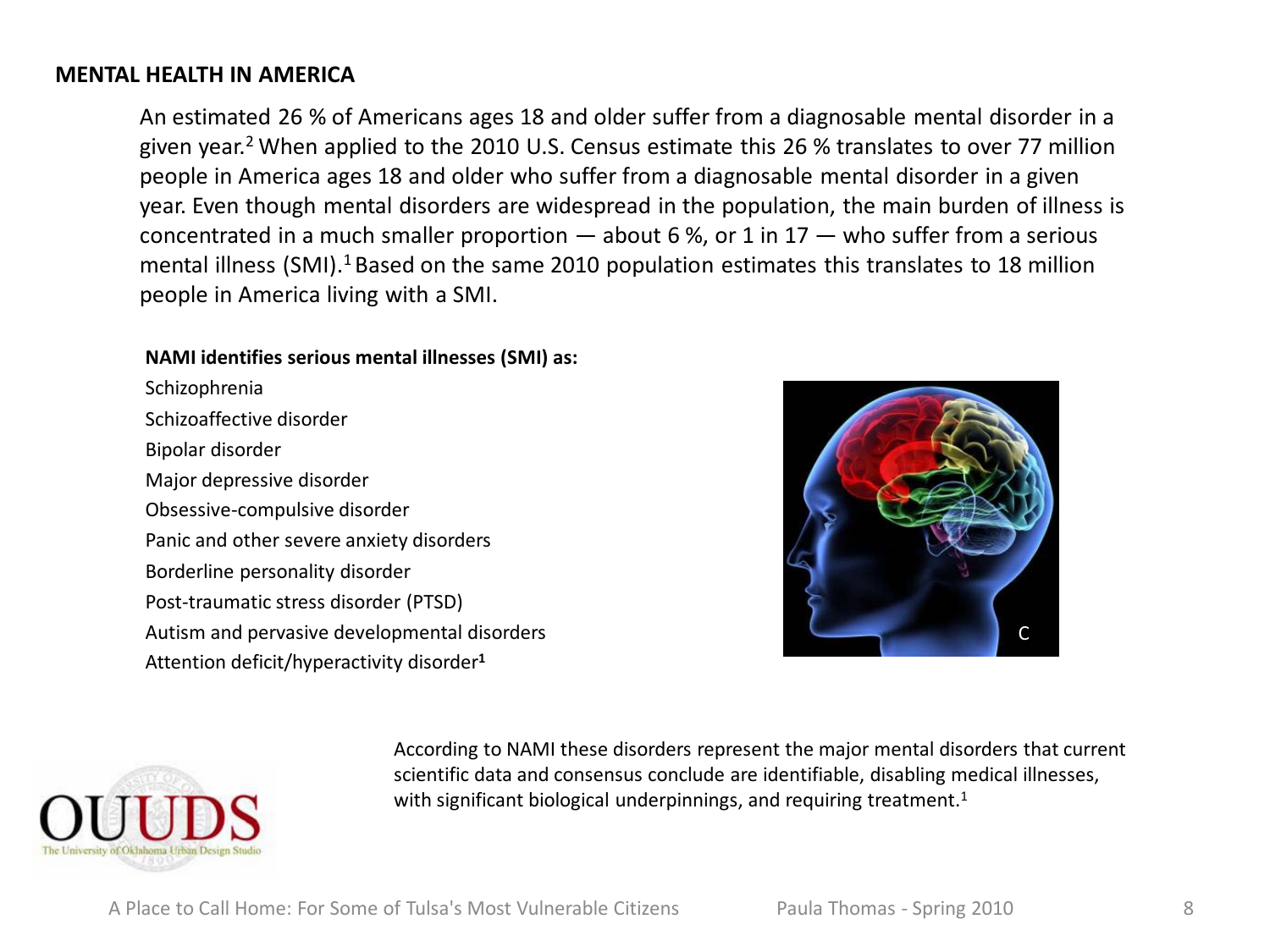Prior to 1965, the public psychiatric care system in our country was almost completely run by the states, often in partnership with local counties or cities.<sup>4</sup> From roughly 1850 to 1965, people with SMI in America were warehoused in psychiatric institutions, away from mainstream society, as they were deemed to be incurable.<sup>4</sup> The prevailing attitude was one of "out of sight, out of mind," and people with SMI were left in these institutions, in many cases, for their entire lives.<sup>4</sup> In 1955 there were 340 public psychiatric beds available per 100,000 people in the United States.<sup>5</sup> When changes in civil rights legislation related to adequate levels of care, converged with the widespread introduction of the first effective antipsychotic medication Thorazine, the stage was set for moving patients out of institutional settings.<sup>4</sup> In 1965, the federal government specifically excluded Medicaid payments for patients in state psychiatric hospitals and other institutions for the treatment of serious mental illnesses, to accomplish two goals:

1) to foster deinstitutionalization; 2) to shift the costs back to the states which were viewed by the federal government as traditionally responsible for such care.<sup>4</sup> While in state hospitals, patients were the fiscal responsibility of the states, but by discharging them once funds were available outside of state hospitals, the states effectively shifted the majority of that responsibility to the federal government.<sup>4</sup> States proceeded to transfer massive numbers of patients from state hospitals to nursing homes and the community where Medicaid reimbursement was available.<sup>4</sup> Deinstitutionalization dropped the population of the nation's mental hospitals from 560,000 in 1955 to 100,000 in 1996.<sup>6</sup> In 2005 there were 17 public psychiatric beds available per 100,000 people.<sup>5</sup> As a result of the deinstitutionalization process, 95 percent of the beds available in the United States in 1955 were no longer available in 2005.<sup>5</sup>

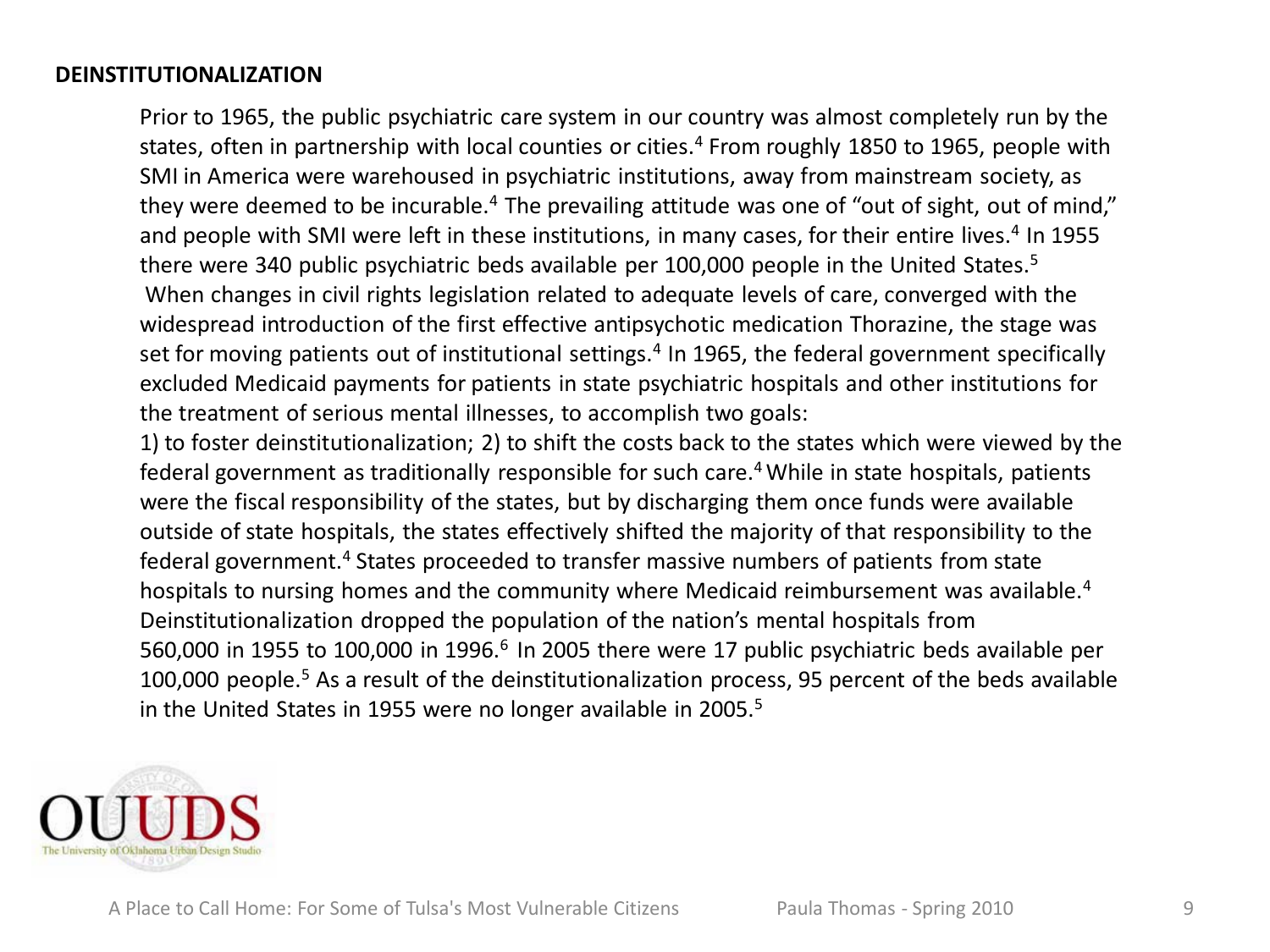Surveys of public psychiatric facilities were carried out in 2004 and 2005 by the Center for Mental Health Services, part of the U.S. Department of Health and Human Services, and by the NASMHPD Research Institute, an affiliate of the National Association of State Mental Health Program Directors (NASMHPD).<sup>5</sup> Since similar data are also available from a survey done in 1955, it is possible to compare the availability of public psychiatric beds over a fifty-year period, prior to and after deinstitutionalization.<sup>5</sup> In 1955 there were 558,239 public (state and county) psychiatric beds available for mentally ill individuals.<sup>5</sup> In 2005 there were 52.539 public (state and county) psychiatric beds available for mentally ill individuals.5 To determine a minimum number of beds needed, a consensus of experts involved in the study looked at specific criteria such as number of individuals who need hospitalization, length of hospital stay, and current state and federal financing structures.<sup>5</sup> They also were asked to assume that effective community based services and assisted outpatient treatment programs are available in all 50 states.<sup>5</sup> Using these criteria, the panel concluded that 50 public psychiatric beds per 100,000 individuals is the absolute minimum number required to meet current needs.<sup>5</sup> Using 50 public psychiatric beds per 100,000 population as a minimum, it is possible to compare the present bed capacity in each state with the minimum needed.5 According to the Treatment Advocacy Center the states can be categorized as follows below and on the next page:

### **Meets Minimal Standard**

(50 or more beds per 100,000 population) Mississippi - 49.7

# **Marginal Bed Shortage**

(35–49 beds per 100,000 population) South Dakota - 40.3

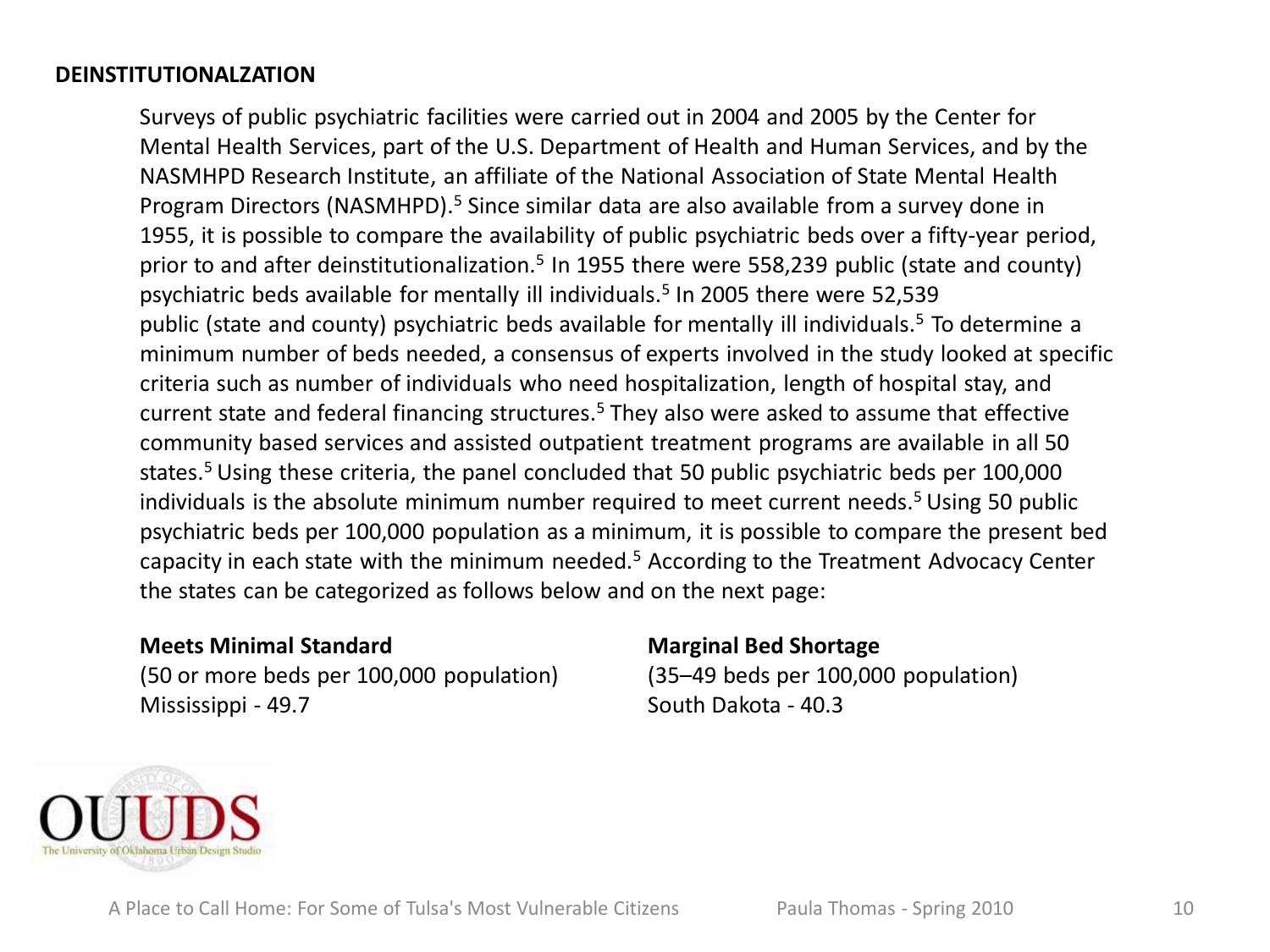Unfortunately, the Treatment Advocacy Center's study of public psychiatric facilities in the United States revealed that 42 of the 50 states have less than half the minimum number of beds considered to be reasonable by knowledgeable experts.<sup>5</sup> In 32 of the states, the shortage of public psychiatric beds is classified as critical or severe.5

| <b>Serious Bed Shortage</b>         | <b>Severe Bed Shortage</b>            | <b>Critical Bed Storage</b>                |
|-------------------------------------|---------------------------------------|--------------------------------------------|
| (20-34 beds per 100,000 population) | $(12-19$ beds per 100,000 population) | (less than 12 beds per 100,000 population) |
| Louisiana - 20.2                    | Florida - 12.1                        | Nevada - 5.1                               |
| Nebraska - 20.7                     | Texas - 12.1                          | Arizona - 5.9                              |
| Montana - 20.9                      | Rhode Island - 12.5                   | Arkansas - 6.7                             |
| Missouri -21.5                      | Maine - 12.6                          | $Iowa - 8.1$                               |
| Maryland - 21.6                     | Wisconsin - 13.0                      | Vermont - 8.9                              |
| Kansas - 21.7                       | Hawaii - 13.5                         | Michigan - 9.9                             |
| Alabama - 22.1                      | Utah - 13.8                           | Ohio - 10.6                                |
| Virginia - 22.2                     | West Virginia - 14.2                  | South Carolina - 10.6                      |
| New Mexico - 22.3                   | Illinois - 14.3                       | Oklahoma - 11.0                            |
| Wyoming - 24.1                      | Kentucky - 15.6                       | Idaho - 11.3                               |
| Connecticut - 25.4                  | Massachusetts - 15.8                  | Alaska - 11.3                              |
| North Dakota - 25.9                 | Colorado - 16.9                       |                                            |
| Minnesota - 26.8                    | North Carolina 17.1                   |                                            |
| New York - 27.4                     | New Hampshire - 17.2                  |                                            |
| New Jersey - 32.4                   | California - 17.5                     |                                            |
| Delaware - 33.8                     | Tennessee - 18.1                      |                                            |
|                                     | Georgia - 18.5                        |                                            |
|                                     | Pennsylvania - 18.9                   |                                            |
|                                     | Washington - 18.9                     |                                            |
|                                     | Oregon - 19.2                         |                                            |
|                                     | Indiana - 19.3                        |                                            |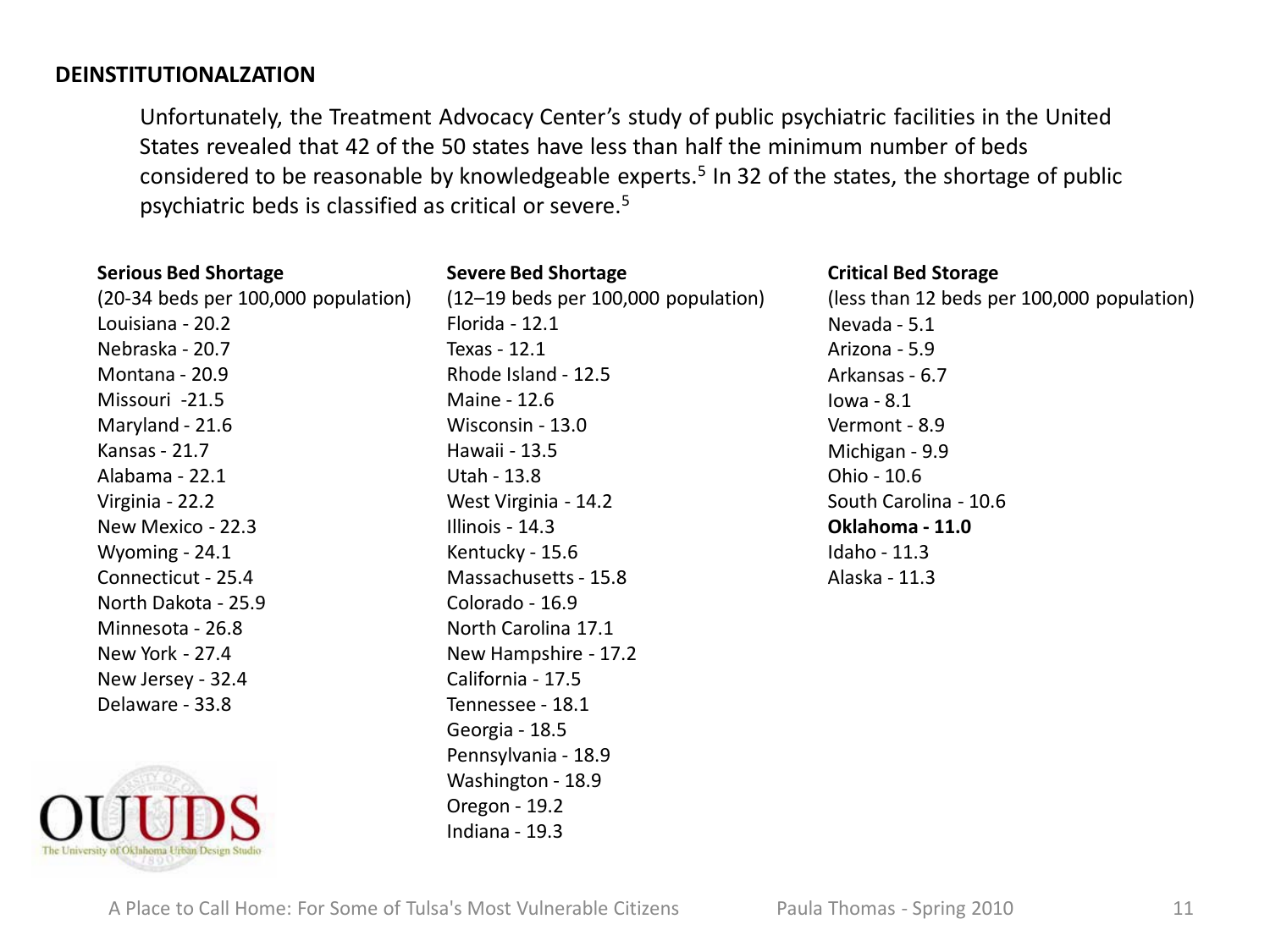The consequences of this radical reduction in psychiatric hospital beds are many. The researcher maintains there was inadequate infrastructure in place in terms of where to house people with SMI who were released from state hospitals. As a result, many people with SMI are forced to live with their families, in substandard housing, nursing homes, group homes, shelters or on the streets with little or no support. One consequences of deinstitutionalization has been a marked increase of severely mentally ill individuals who are homeless.<sup>4</sup> A report by the National Alliance to End Homelessness, "*The Decennial Census and Homelessness"* (2010), states that in 1930 there were 55,045 homeless individuals in the United States.<sup>7</sup> In 2000 there were 283,898 people counted as homeless in 14,817 locations.7 The Treatment Advocacy Center maintains that people with untreated psychiatric illnesses constitute one-third, or between 150,000 and 200,000 people, of the estimated 744,000 homeless population.<sup>8</sup> Another consequences is reflected in numbers obtained through the Freedom of Information Act and prepared for The Associated Press by the Centers for Medicare and Medicaid Services which show that nearly 125,000 young and middleage adults with serious mental illness lived in U.S. nursing homes in 2008.<sup>9</sup> The AP further reports that these numbers reflect a 41 percent increase from 2002.<sup>9</sup> Younger, stronger residents with schizophrenia, depression or bipolar disorder are living beside frail senior citizens, and sometimes taking their rage out on them. $9$ 

"Sadly, we're seeing the tragic results of the failure of federal and state governments to provide appropriate treatment and housing for those with serious mental illnesses and to provide a safe environment for the frail elderly," said Janet Wells, director of public policy for the National Citizens' Coalition for Nursing Home Reform.9

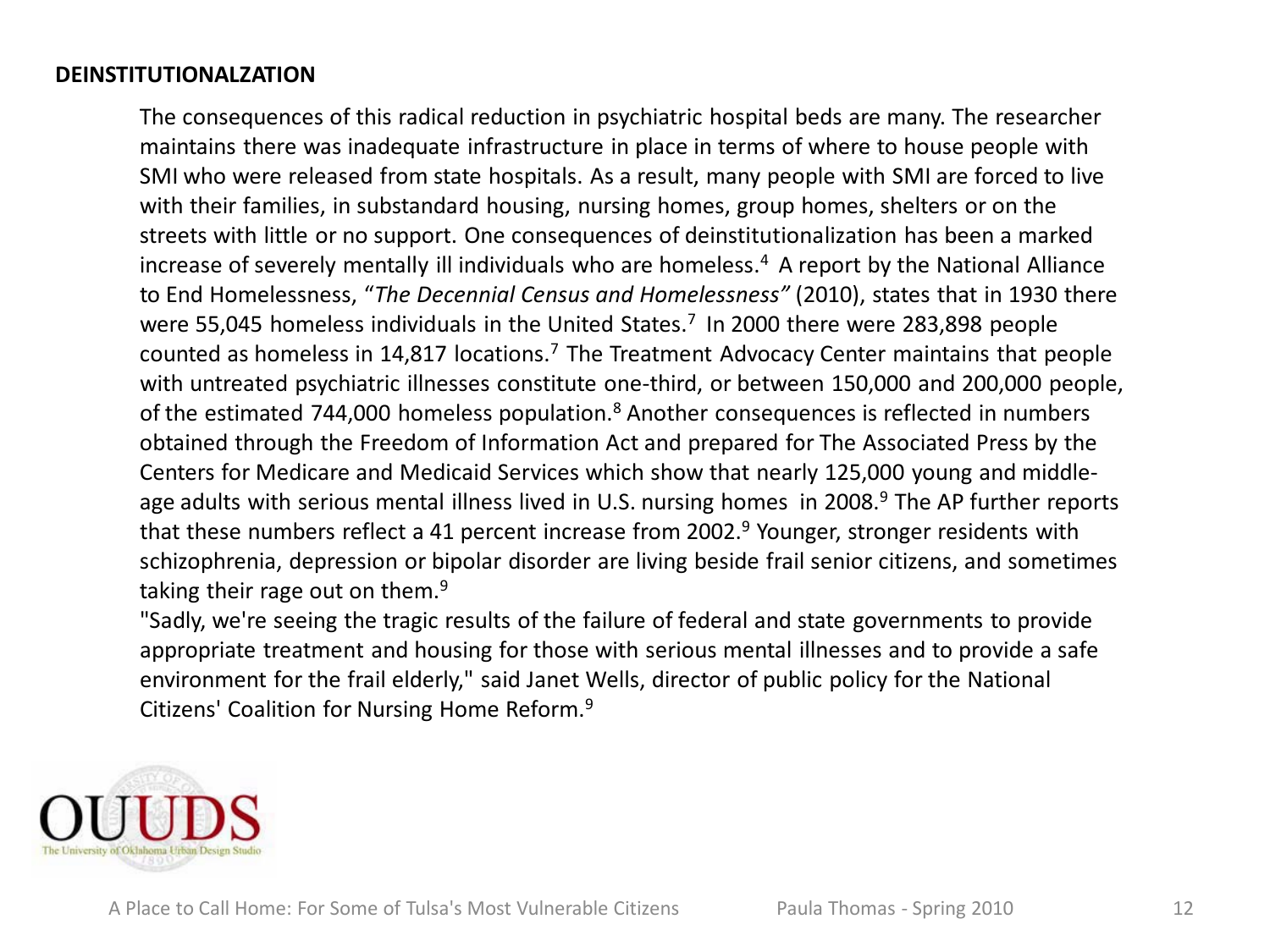In 2003, the presidential New Freedom Commission on Mental Health found that the service system responsible for helping those with mental illnesses was "fragmented and in shambles."<sup>10</sup> According to Michael J. Fitzpatrick, director of NAMI, "In America today, the people who must rely on this system are actually being oppressed by it, and many years of bad policy decisions have left families, emergency rooms, and the criminal justice system to shoulder the burden of responding to people in crisis."11 Fewer than 55,000 Americans currently receive treatment in psychiatric hospitals, meanwhile, almost 10 times that number -- nearly 500,000 -- mentally ill men and women are serving time in U.S. jails and prisons.<sup>12</sup> Yet another consequence of deinstitutionalization, the Treatment Advocacy Center maintains, "We have been unable to identify a single county in the nation where homeless shelters or the county psychiatric inpatient facility is holding as many mentally ill individuals as the county jail." <sup>12</sup> The number of the mentally ill in American jails and prisons supports the thesis of progressive trans-institutionalism.<sup>13</sup> Palermo, Smith, & Liska (1991), maintain that the statistical evidence derived from the national census data corroborates their clinical observation that jails have become a repository of pseudooffenders -- the mentally ill, and are of the opinion that there results probably reflect the state of most U. S. jails.<sup>13</sup> Observations by psychiatrists and by corrections officials also support a causal relationship between deinstitutionalization and the increasing number of former patients in jails and prisons.<sup>14</sup> As a result of misguided policies, the Los Angeles County Jail now tops of the list of psychiatric hospitals in the U.S.<sup>8</sup> In his letter from the director, NAMI Grading the States 2009, Fitpatrick states, "Simply put, treatment works, if you can get it. But in America today, it is clear that many people living with SMI are not provided with the essential treatment or supports they need."11

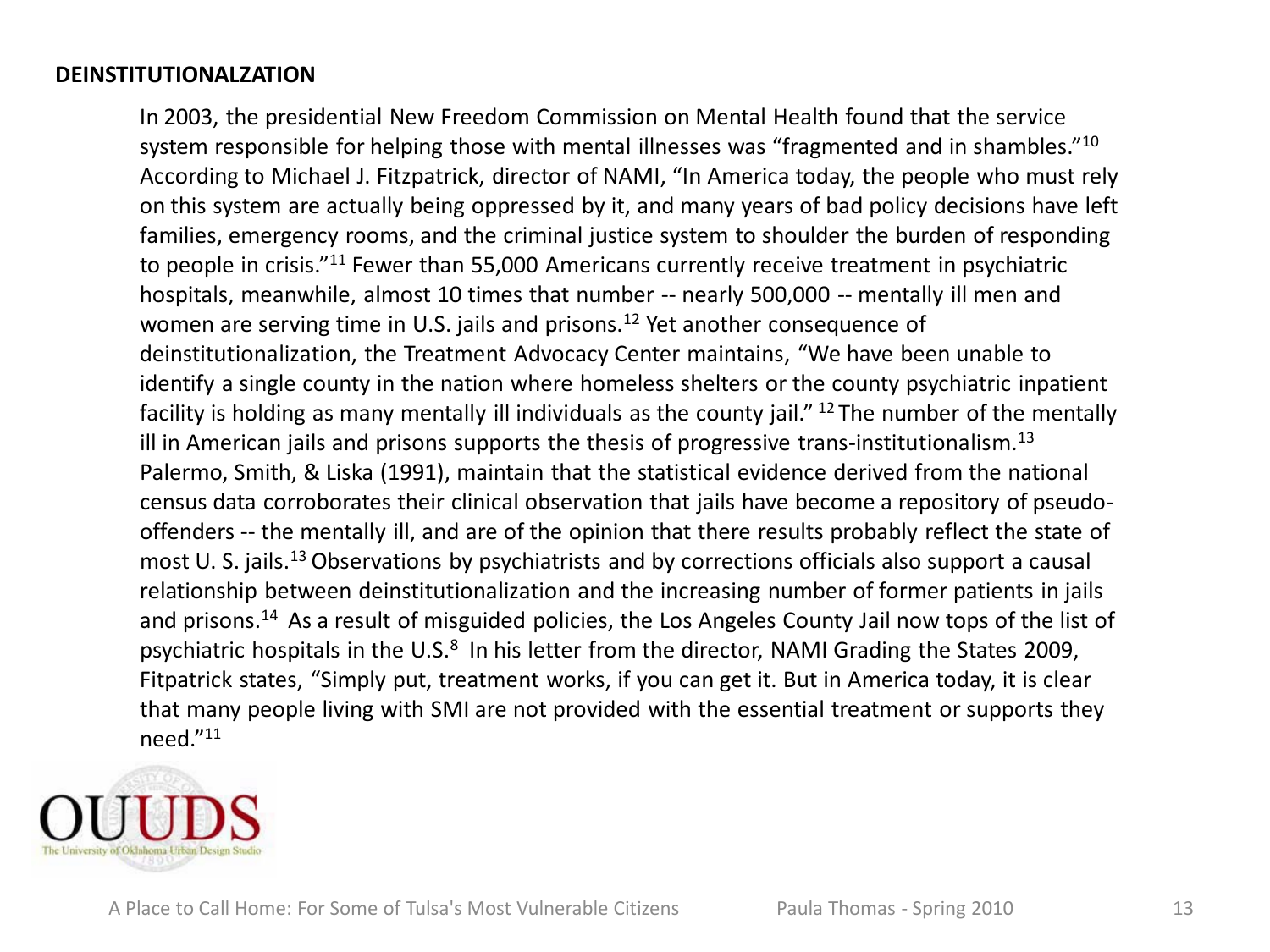A 2003 report by the U.S. Department of Health and Human Services, shows Oklahoma in comparison with other States(illustrated in the image below), as having one of the highest rate of serious mental illness among adults (18 years and older).<sup>15</sup> A national study conducted by NAMI shows Oklahoma ranked 44th among the 50 states in the percentage of its total state budget spent on mental health care  $-$  about 1.1 percent (illustrated in the chart below).<sup>16</sup>

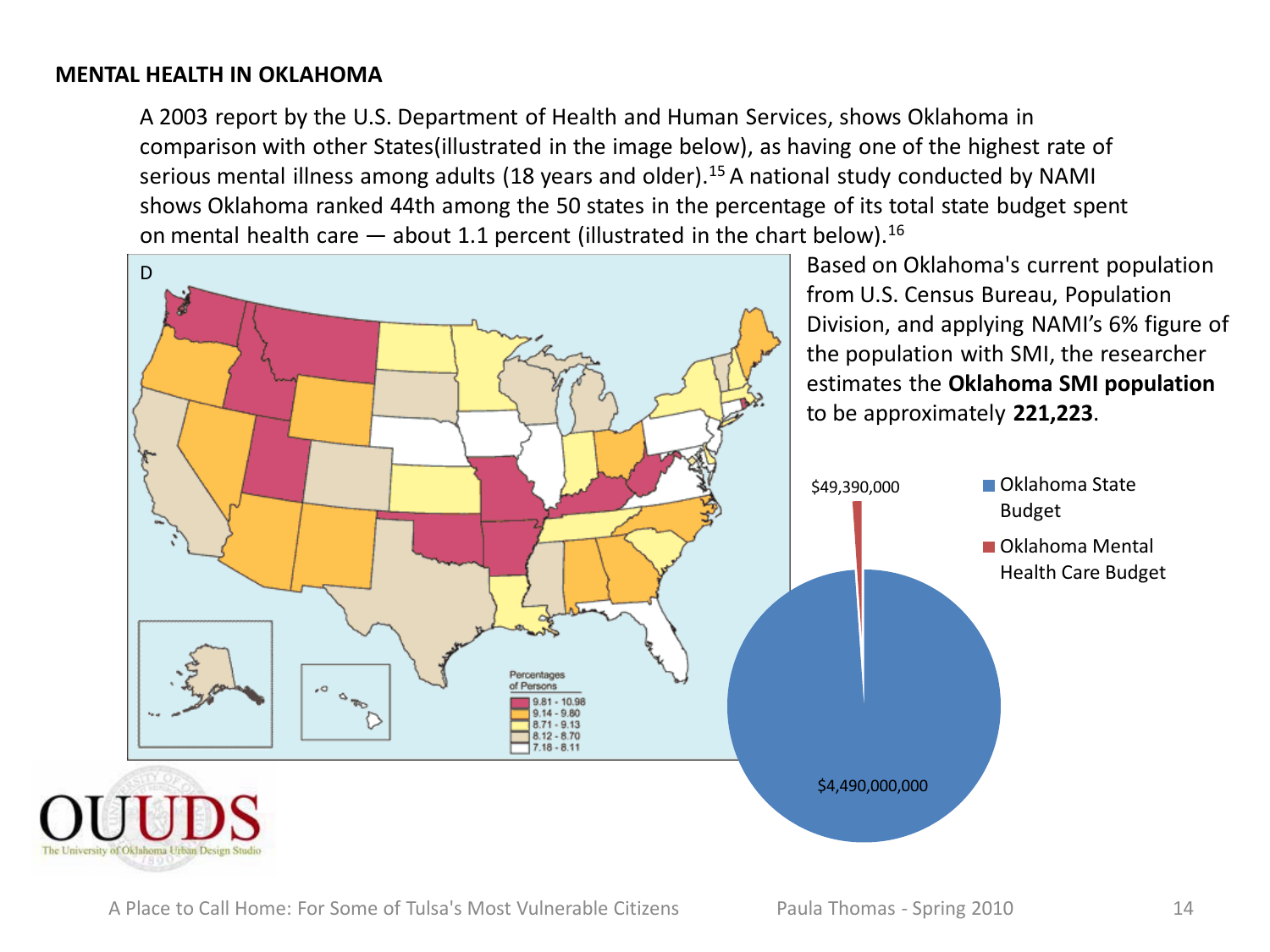According to NAMI's Grading the States 2006 report Oklahoma's overall score was a D,(illustrated to the left, below).<sup>17</sup> Over the next three years Oklahoma increased the amount it spent on mental health care and NAMI noted the improvement in it's 2009 Grading the States Report Card,(illustrated to the right, below).<sup>18</sup>

|                              | <b>Grading the States 2006</b><br>A Report on America's Health Care System for Serious Mental Illness |                                                                                                                                                                                                                                                           |
|------------------------------|-------------------------------------------------------------------------------------------------------|-----------------------------------------------------------------------------------------------------------------------------------------------------------------------------------------------------------------------------------------------------------|
|                              | <b>Report Card</b>                                                                                    | GRADE<br>Grading the States 2009 Report Card: Oklahoma                                                                                                                                                                                                    |
| <b>Overall Grade:</b>        |                                                                                                       | "Three years later, the grade is a B, reflecting remarkable improvement<br>and significant opportunities."                                                                                                                                                |
| Category Grades:             |                                                                                                       | <b>Health Promotion and Measurement: B</b><br>(25% of Total Grade)<br>Basic measures, such as the number of programs delivering evidence-based<br>practices, emergency room wait-times, and the quantity of psychiatric beds<br>by setting.               |
| Infrastructure: D-           |                                                                                                       | Financing & Core Treatment/Recovery Services: C (45% of Total Grade)<br>A variety of financing measures, such as whether Medicaid reimburses<br>providers for all, or part of evidence-based practices; and more.                                         |
| <b>Information Access: F</b> |                                                                                                       | <b>Consumer &amp; Family Empowerment: C</b><br>(15% of Total Grade)<br>Includes measures such as consumer and family access to essential<br>information from the state, promotion of consumer-run programs, and family<br>and peer education and support. |
| <b>Services:</b> C           |                                                                                                       | <b>Community Integration and Social Inclusion: C</b> (15% of Total Grade)<br>Includes activities that require collaboration among state mental health<br>agencies and other state agencies and systems.                                                   |
| <b>Recovery Supports: C</b>  | E                                                                                                     |                                                                                                                                                                                                                                                           |

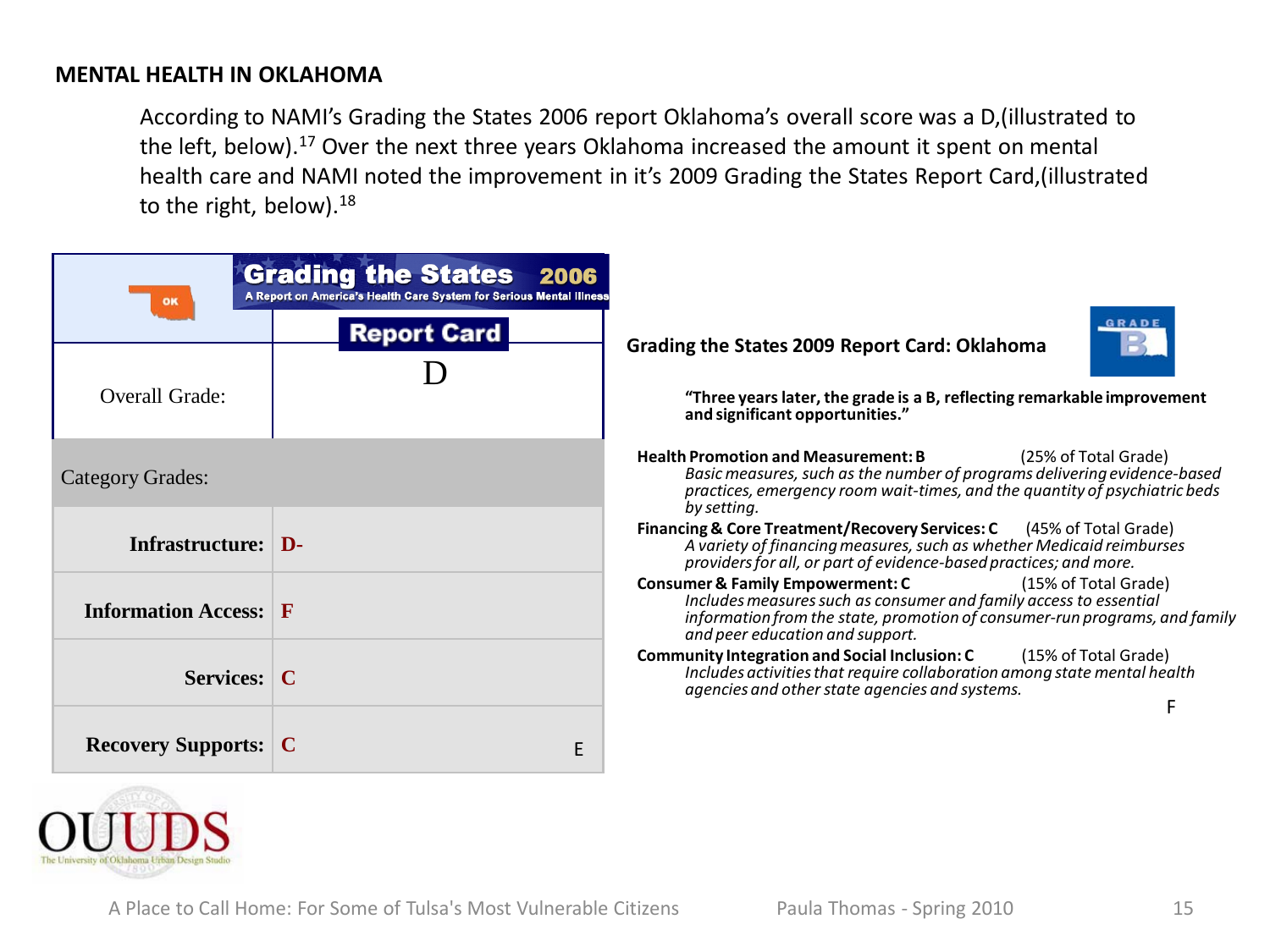With a population of over 3.6 million in Oklahoma, we have 25,849 people behind bars, according to the Oklahoma Department of Corrections (ODOC).<sup>21</sup> Further, the ODOC estimates that 25% of males and 40% of females suffer from some type of serious mental illness (illustrated below).<sup>22</sup> Governor hopeful, Attorney General Drew Edmondson maintains, "Ninety percent of Oklahoma inmates have an underlying mental health, alcohol or other substance abuse problem".<sup>23</sup> The ODOC further maintains that data indicates the number of offenders with a history of, or current symptoms of mental illness has risen from 5,780 to over 11,900 in just three years, an increase of 101% compared to a 11% increase in general population during that same time period.<sup>23</sup>



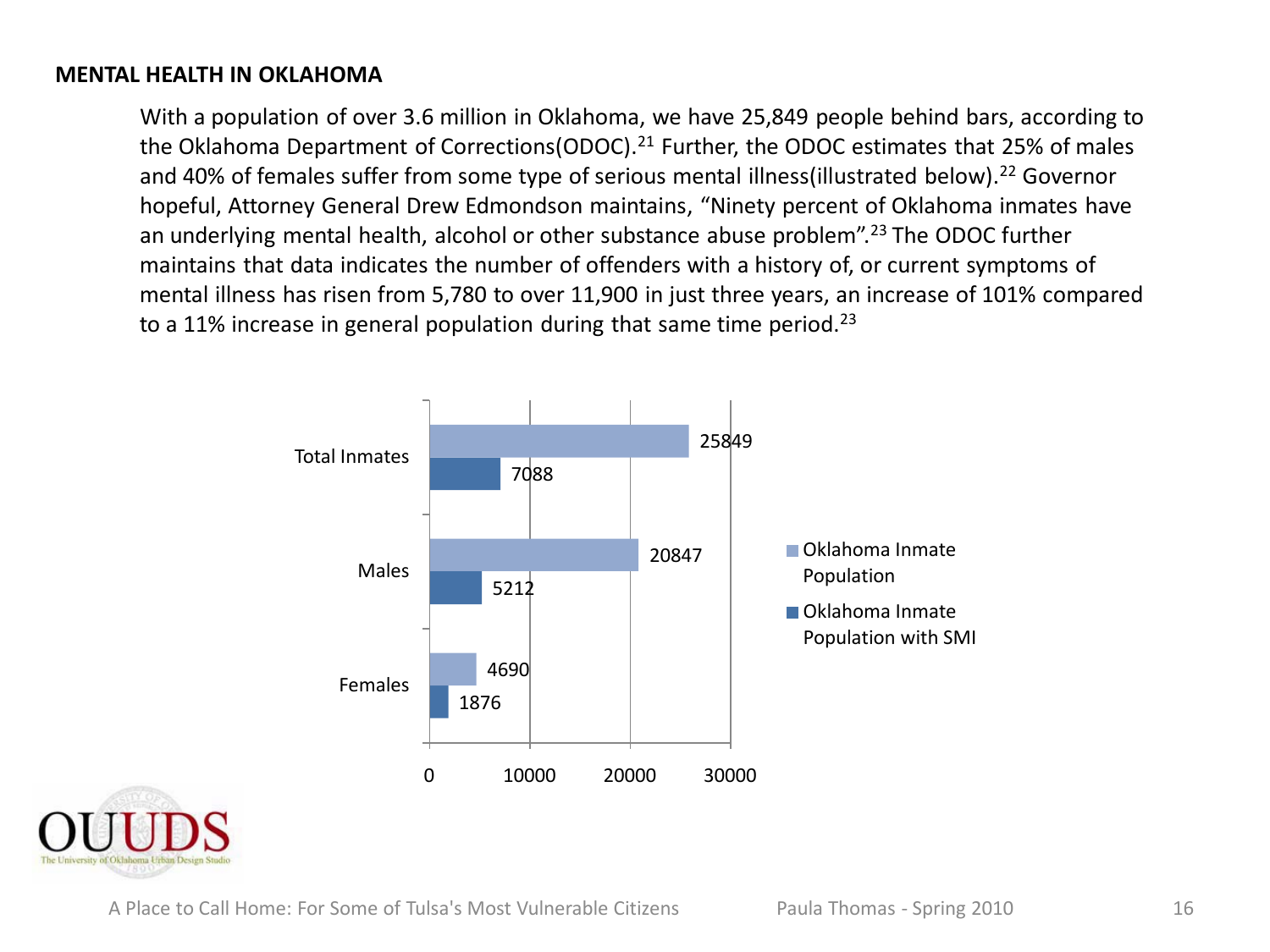Homelessness is a chronic condition sustained primarily by limited access to permanent housing, mental health care and substance abuse treatment specifically designed to meet the needs of chronically homeless adults.24 According to the Substance Abuse and Mental Health Services Administration's (SAMHSA) National Mental Health Information Center, 50% of homeless individuals report some form of mental health problem, and 25 % meet criteria for serious mental illnesses.<sup>24</sup> The National Alliance to End Homelessness - State by State Data reports there are 4221 homeless individuals in Oklahoma.<sup>25</sup> SAMHSA further maintains that untreated mental illness can cause individuals to become paranoid, anxious, or depressed, making it difficult or impossible to maintain employment, pay bills, or keep supportive social relationships.<sup>24</sup> Individuals with cooccurring mental health and substance use disorders are among the most difficult groups to put in stable housing and treat, due to the limited availability of integrated mental health and substance abuse treatment in most locations.24



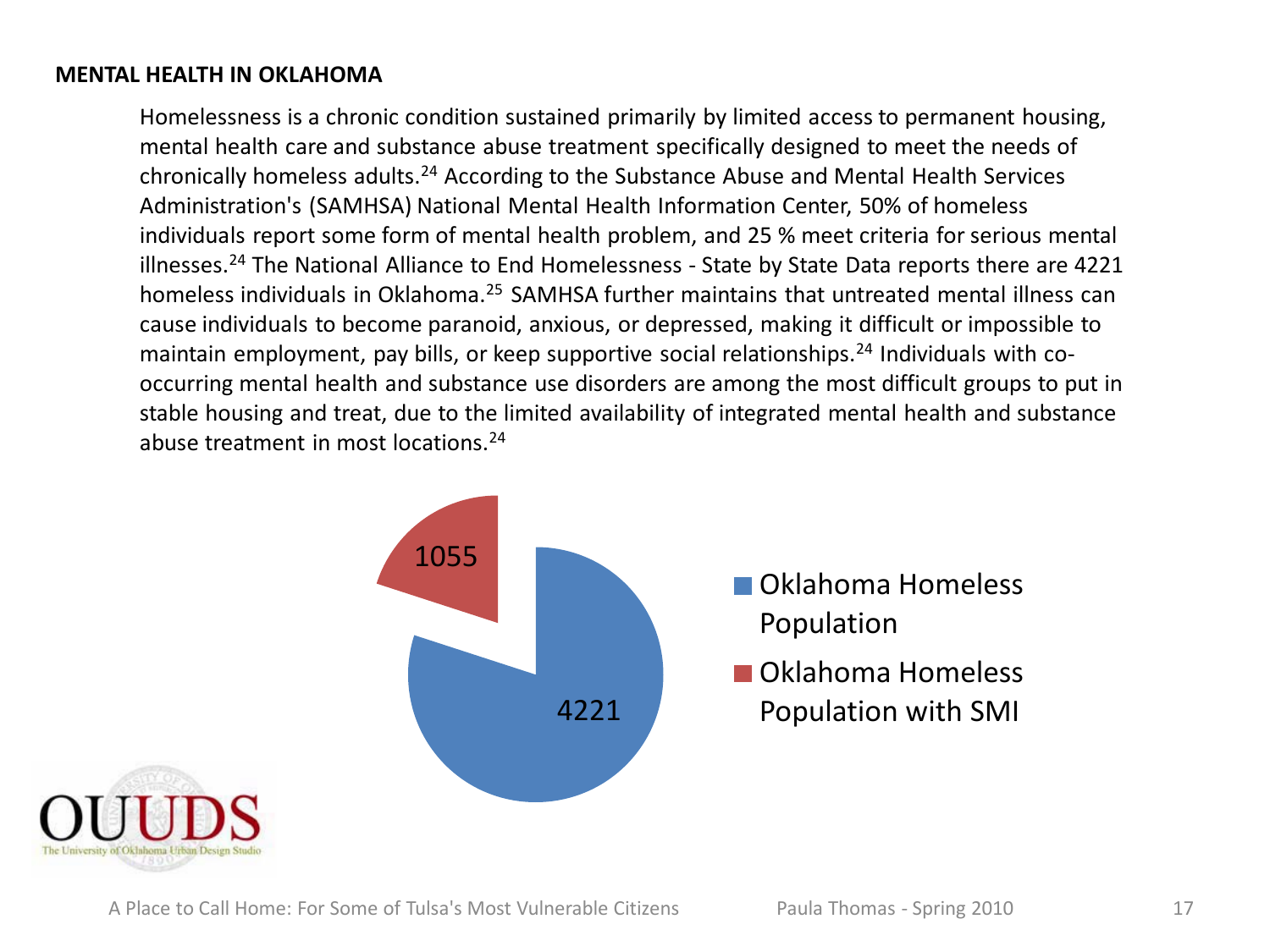In the same three year time frame that Oklahoma increased it's funding to mental health care (2006 to 2009), Oklahoma Residential Care Facilities were investigated for at least two dozen cases of abuse and neglect and received more than 2,500 violations of care standards, according to a joint investigation by the Tulsa World and The Oklahoman.<sup>19</sup> Reporters for the Tulsa World and The Oklahoman spent six months reviewing more than 40,000 records from federal, state and local agencies on residential care homes and Intermediate Care Facilities for the Mentally Retarded.19

Most the information came from records provided by the Oklahoma State Department of Heath spanning from 2006 to 2009, and included thousands of inspection surveys, investigatory reports, letters between home representatives and state officials, and details on how the homes planned to fix problems the state discovered.<sup>19</sup> Because the records were provided as copies of the original forms, reporters looked at each document and created a database to determine tallies of violations by each home.<sup>19</sup>

> **From 2006 to 2009, inspectors documented residents who were… covered in feces stolen from threatened with knives left to sleep on dirty mattresses supervised by felons lived in buildings infested with ants, cockroaches and mice two alleged rapes**19

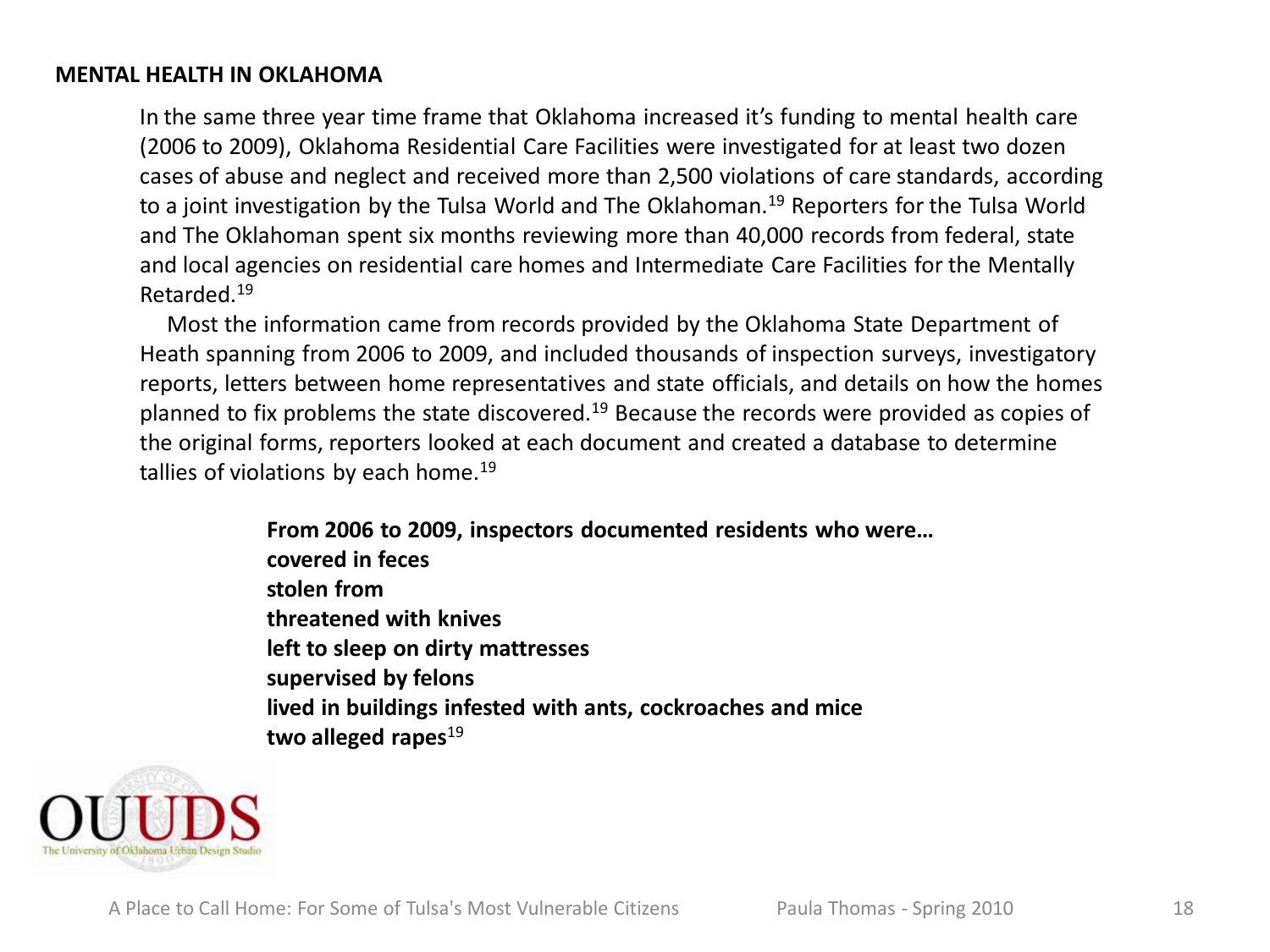According to the same report by the Tulsa World and The Oklahoman, additional violations include 30 cases of inappropriate medical care and 24 cases of client abuse or neglect, four involving the death of a resident.<sup>19</sup> In 2009 an 82-year-old man prone to hallucinations climbed out of his window at Early Autumn's Residential Care Facility in Stillwater before falling off a cliff and dying face-down in a nearby creek.<sup>19</sup> In April 2008, 19-year-old William Eugene Hurst, a resident of the now-closed Green Country Residential in Fairland, was hit by a truck and died after he wandered from the facility.19 Hurst was mentally ill and had previously walked away from the home seven times in 37 days.<sup>19</sup> In May 2008 a 54-year-old schizophrenic resident wandered away from Edna Lee's Residential Care in Vinita, and was found seven days later dead from dehydration.<sup>19</sup> A male resident died in 2007 after officials at North Fork Residential Care in Checotah failed to treat his infection.<sup>19</sup> Images below are from the Tulsa World article.<sup>19</sup>



### **Most Significant Number of Violations**

Medications: 93 Food service: 60 Staff qualifications: 47 Housekeeping: 45 Building elements: 32



Rights — appropriate medical care: 30 Administration of medications: 29 General criteria construction: 27 Rights — abuse and neglect, seclusion and restraints: 25 Medication storage and maintenance: 23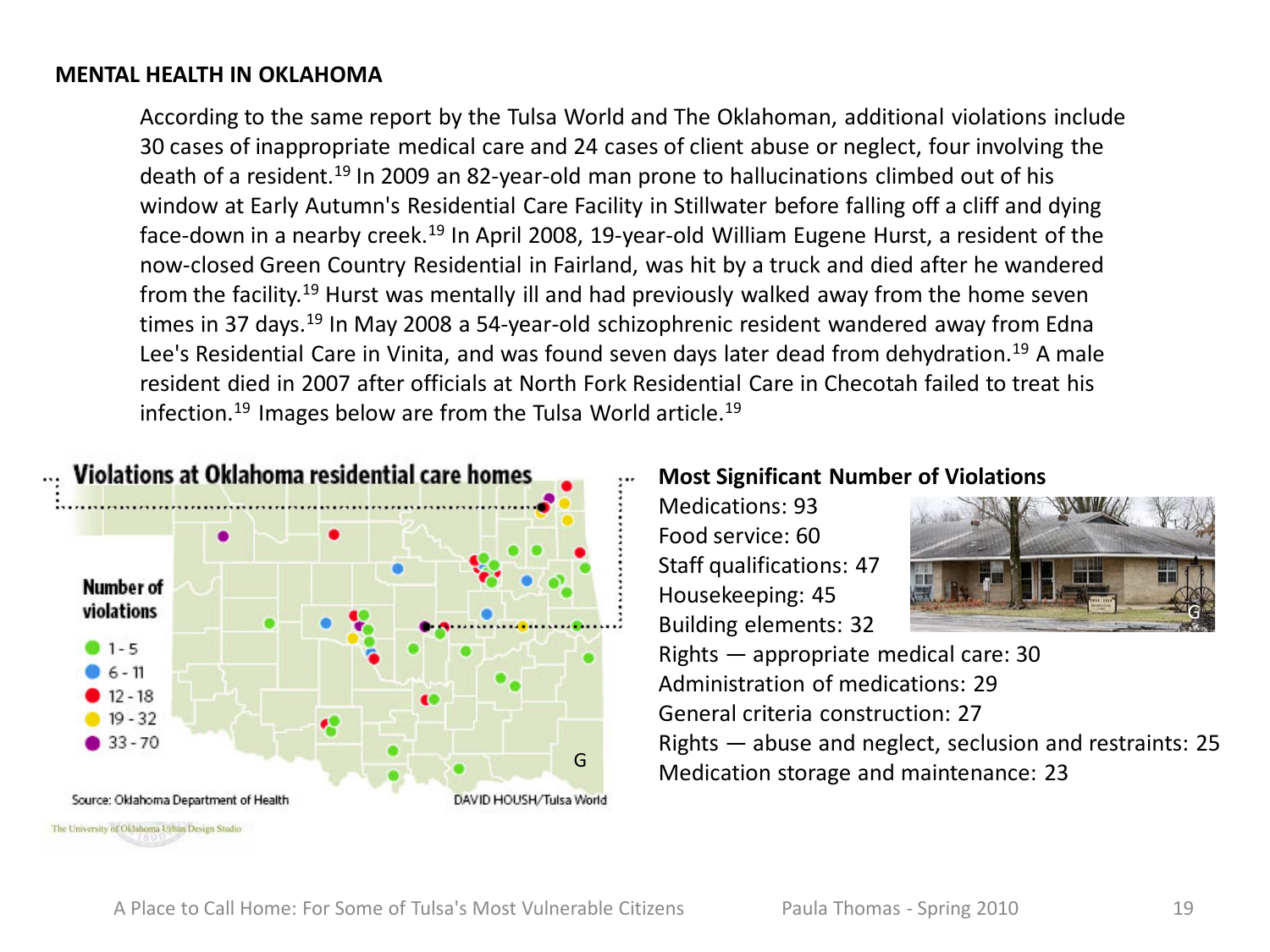As Oklahoma grapples with a projected \$1.2 billion shortfall in its budget for the upcoming fiscal year, mental health experts worry that great strides made in recent years to improve treatment for mental illness in Oklahoma will be rolled back as policy makers are forced to ax state programs.<sup>16</sup> Oklahoma Department of Mental Health and Substance Abuse Services addressed a 7.2 percent cut in its 2009-10 budget.<sup>16</sup> The agency's state budget, already cut about \$10 million to start the fiscal year, has been slashed by another \$15 million so far this year as state revenues plummeted amid a sluggish economy and low energy prices.<sup>16</sup> Oklahoma isn't alone. With nearly every state suffering budget shortfalls, mental health programs are hurting across the nation, said Mike Fitzpatrick, executive director of the National Alliance on Mental Illness.16 "What you're seeing is a gradual weakening of the mental health system  $-$  fewer case workers, cutbacks in patient beds, longer waiting lines," Fitzpatrick said. "In Oklahoma, we're concerned they're going to be thrown back significantly because of challenges with their budget. You're beginning to see the last three years progress really eroded, and there's no real light at the end of the tunnel," Fitzpatrick said.16

## **About \$17 million has been cut from mental health and substance abuse budgets, so far.**<sup>20</sup>

A huge question looms for Susan Boehrer, and she figures she has particular insight since mental illness plunged her daughter into more than 400 days of hospitalization and her son's violent conduct disorder made him a ward of the juvenile justice system.<sup>20</sup>

*"Do you really want to be driving down the road, looking at the car next to you, wondering if that's one of the folks who,*  **because of the cuts to mental health, aren't receiving the services they need?"** Boehrer asked.<sup>20</sup>

It's a question that she said more people likely will be asking as budget cuts — about \$17 million and counting — deplete the state Mental Health and Substance Abuse Services.<sup>20</sup>

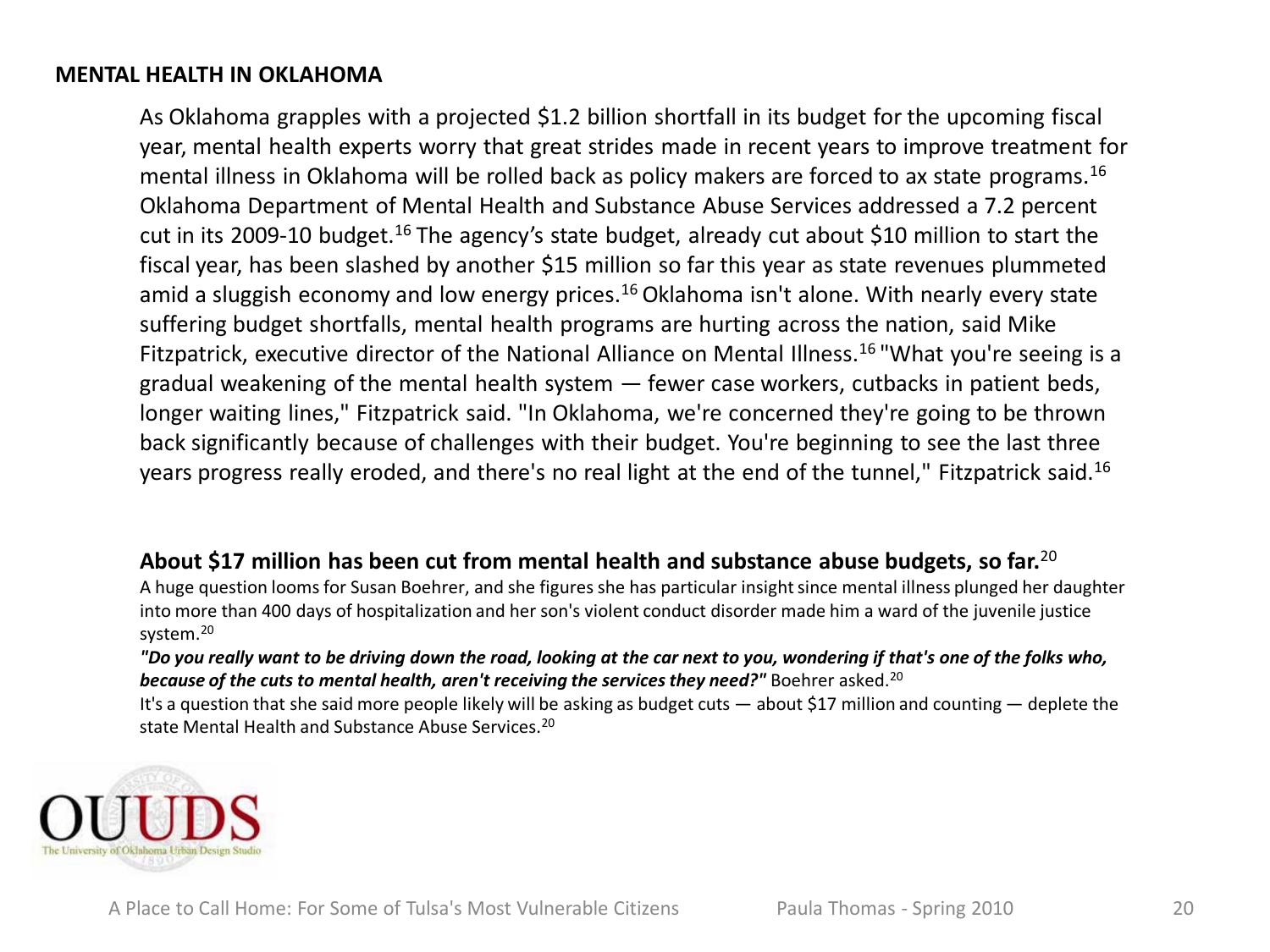# **What's being cut…**

Along with serving 70,000 Oklahomans, the Oklahoma Department of mental Health and Substance Abuse Services provides residential treatment for about 300 adults and 100 adolescents at 24 state-run and contracted facilities across Oklahoma.<sup>20</sup>

The reductions resulting from the department's \$17 million budget cut:<sup>20</sup>

Cut 30 of 150 inpatient beds at Griffin memorial Hospital in Norman, which always operated beyond capacity.

 $\triangleright$  Cut 24 beds for patients with both mental health and substance abuse at the Tulsa Center for Behavioral Health.

 Cut all 26 beds at the Enhanced residential Services program at Central Oklahoma Community Mental Health Center.

 $\triangleright$  Cut all 65 adult substance abuse treatment beds at the Norman Alcohol and Drug Treatment Center.

Cut about 30 children's mental health beds at the Children's Recovery Center of Oklahoma in Norman.

 Closed all 20 men's residential substance abuse treatment beds at Bill Willis Community Mental Health Center in Tahlequah.

 $\triangleright$  Reduced provider contracts for mental health and substance abuse services at contract facilities around the state. The impact of which remains to be seen.

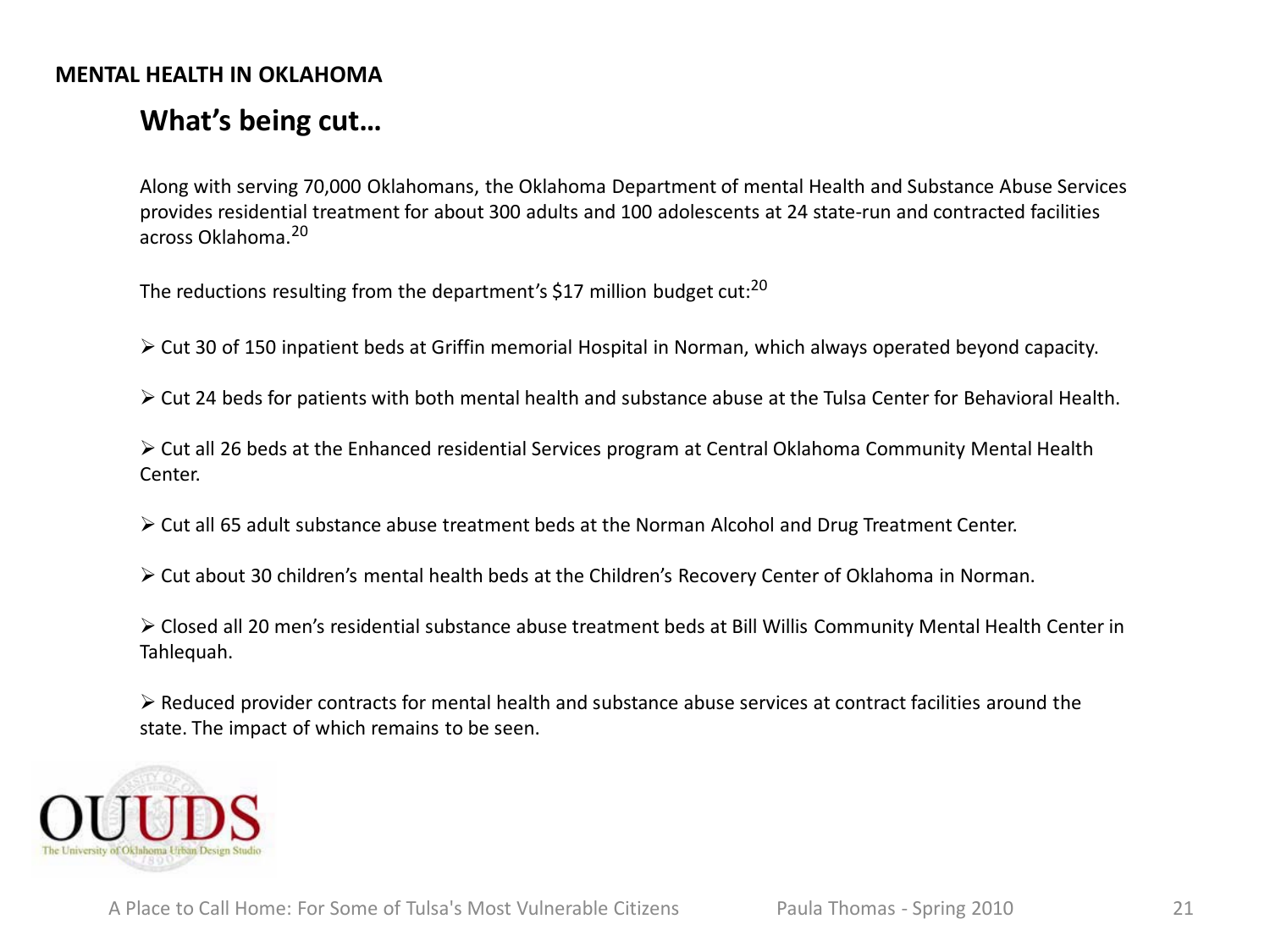# **Collateral damage awaits cuts to mental health funding**<sup>20</sup>

Hospitals and their emergency rooms will be asked to pick up the slack for now-missing services.<sup>20</sup> The *Oklahoma Hospital Association* ran information on mental health and substance abuse center closure issues in a recent newsletter*, Executive Director Rick Snyder* said.20 "We expect it to have a negative impact on Oklahoma's hospitals, starting probably in the emergency room, which in many communities may be the only other place those patients can go for help. It's unfortunately about the most expensive place to go for help," Snyder said.<sup>20</sup>

Flooding jails… *Stacey Puckett, executive director of the Oklahoma Association of Chiefs of Police***,** said cutbacks are far-reaching and maintains, "There is an immediate need for addressing this issue on a state basis.<sup>20</sup> Because what's happening is our county jails are being filled with mental health clients," Puckett said, "And that certainly is not the intent for those to be mental health detention centers."20

According to Hopper, et al. (1997), high utilization of crisis services is often part of a larger "institutional circuit" (illustrated to the right).<sup>26</sup> Hopper, et, al (1997) further maintain that the institutional circuit pattern indicates three main points: 1. complex, co-occurring social, health and behavioral health problems, 2. failure of mainstream systems of care to adequately address needs 3. demands more comprehensive intervention encompassing housing, intensive case management, and access to responsive health care. $26$ 



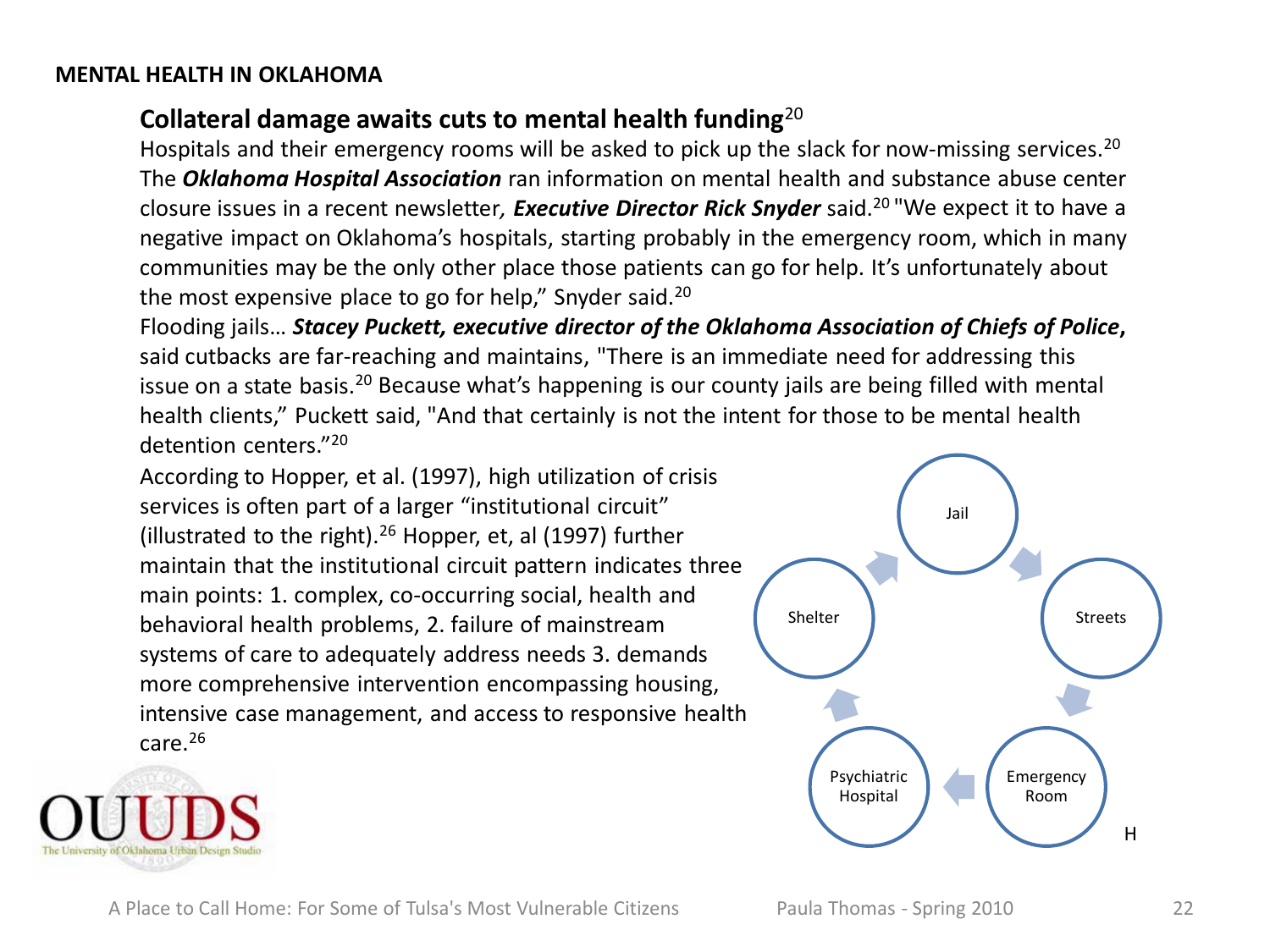### **MENTAL HEALTH IN TULSA**

With a population in the Tulsa Metropolitan Service Area (TMSA) of 905,755<sup>27</sup>, again using NAMI's 6% of the population with SMI figure, the researcher estimates that there are 54,345 individuals in the TSMA who live with SMI. With no county facility for long term in-patient care for citizens with SMI in Tulsa, this population estimate raises the question, "How many of these 54,345 Tulsa citizens are homeless or in the county jail?". To ascertain an answer to that question this research applies state and national estimates to the Tulsa County jail and homeless populations.

Using previously mentioned Oklahoma Department of Corrections estimates that 25% of males and 40% of females in county facilities suffer from a SMI this research concluded that approximately **421** Tulsa citizens with SMI are housed in David L. Moss (illustrated in the upper right diagram). $22$ 

During its inaugural year (2005), 3,710 unduplicated homeless were registered into the Homeless Management Information System in Tulsa, at 9 different emergency shelters, mental health treatment and substance abuse treatment providers.<sup>29</sup> The National Alliance to End Homelessness estimates that 40% of homeless individuals live with SMI (**1484 -**Tulsa) (illustrated in the lower right diagram).7





#### **David L. Moss Inmate Population**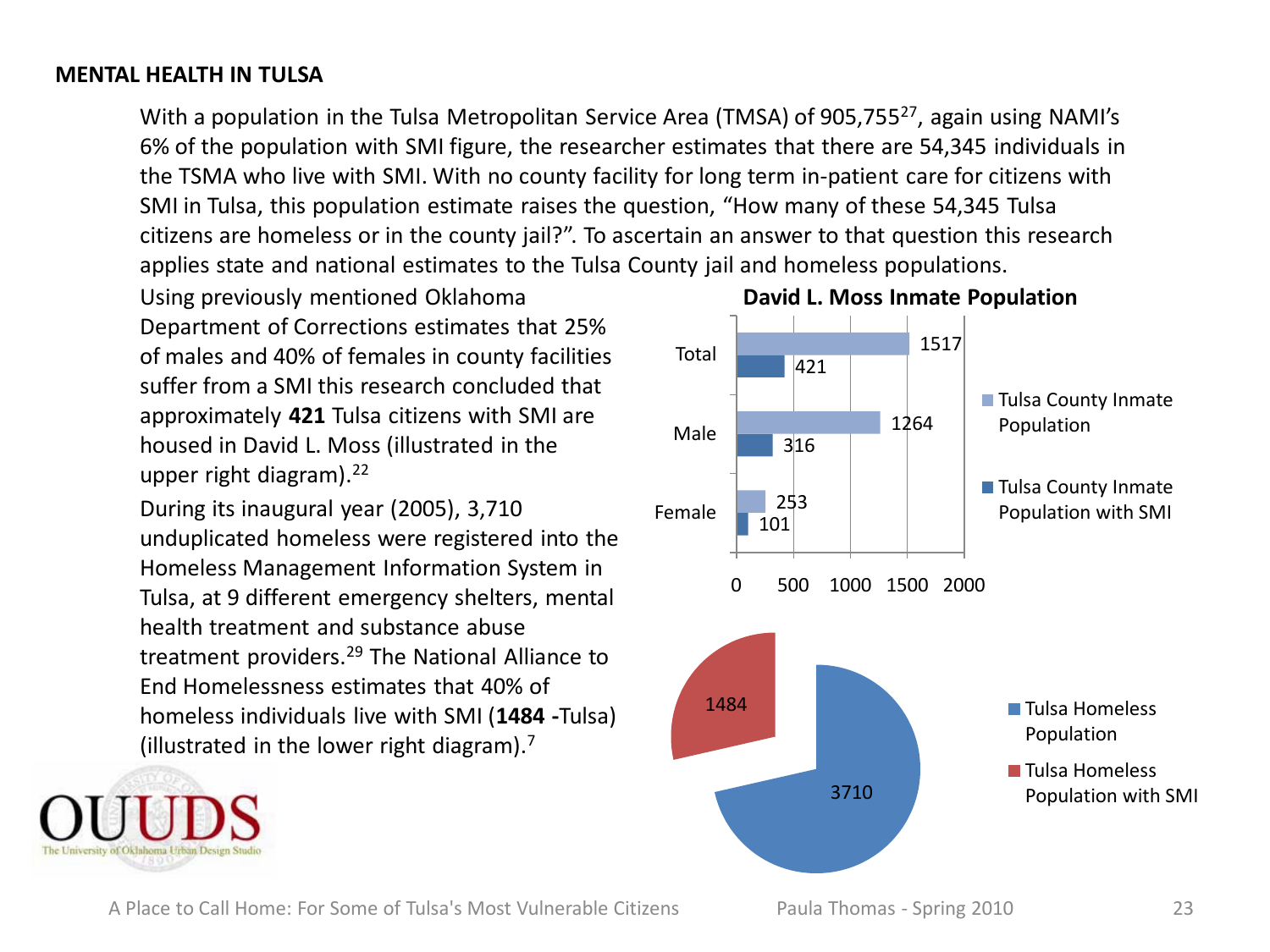## **MENTAL HEALTH IN TULSA**

The Mental Health Association – Tulsa (MHAT) is working to eliminate and prevent homelessness of people with mental illnesses throughout Tulsa County.<sup>30</sup> The Association operates many specialty housing programs designed to meet the unique needs of Tulsa's adults with SMI.<sup>30</sup> The programs provide these individuals with safe and affordable housing along with access to support groups, advocacy, treatment and legal counseling.30 In 2008, MHAT reported **245** people served by the agency's rental subsidies and other housing support services.<sup>30</sup> Seventy-six units will be added with \$2 million appropriation for a total housing capacity in Tulsa of **283**. <sup>30</sup> Only thirty-eight of these new units at the Yale Avenue Apartments will be available to homeless individuals with SMI, while the remaining 38 units are available, at market-rate, to the general population.<sup>30</sup> These units are deemed affordable, however, by MHAT's own definition, as well as the federal governments, affordable is defined as paying 30% of an individual's income for housing.<sup>30</sup> The most a disability check can be in Oklahoma is \$674/month of which a \$202.20 rent payment would be considered affordable.30 Residents at the new Yale Avenue Apartments will pay between **\$300 – 350 a month**  in rent for an efficiency apartment.<sup>30</sup> To reiterate, an individual with SMI must be homeless to access one MHAT's 283 apartments.30

MHAT offers apartment and efficiency units for permanent independent living to adults who are **successfully** recovering from severe mental illness. Assertive community advocacy is available to residents through the Association's other programs and through partnerships with community service providers.30



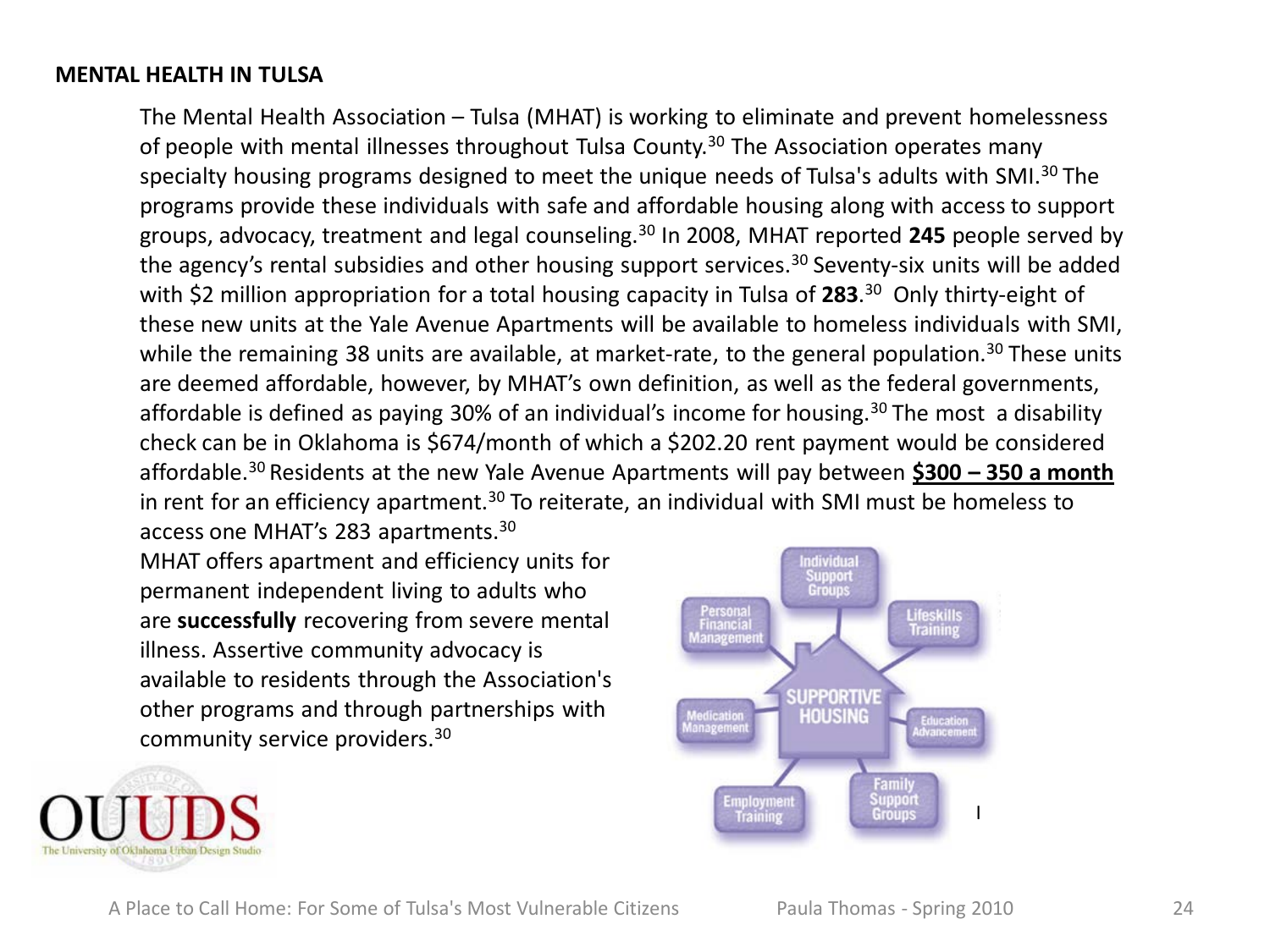### **MENTAL HEALTH IN TULSA**

A review of the numbers so far reveals an estimated 2,188 Tulsa citizens with SMI either housed by MHAT, in custody of the county jail, or homeless. That number subtracted from the deduced estimate of 54,345 leaves roughly 52,157 Tulsa citizens with SMI unaccounted for in respects to their housing situation. The very nature of this subject matter makes it difficult to ascertain specific figures because the vulnerability of this population calls for the utmost discretion. However, the researcher concedes, base on national estimates, there is a small percentage of these citizens who live in nursing homes or group homes. The author stipulates, however, that this research indicates it is a very small percent, estimated on the high end at 10% (5215), but in reality is probably closer to 5% (2675) of Tulsa citizens who live either in nursing homes, group homes, or assisted living facilities. Deducting even the high estimate of 5215 still leaves over 45,000+ Tulsa citizens with SMI and their families, to "fend for themselves" and navigate a system MHAT's own director stated was "archaic and out-of-date".19

This research indicates that without more supportive housing, many Tulsa citizens with SMI will end up in (and often overwhelm) much higher-cost and less appropriate settings like jails, hospitals, nursing homes, mental health facilities, and homeless shelters. Using data from MHAT  $19$  the chart (right) reveals the annual cost to house Tulsa citizens with SMI in four different settings.



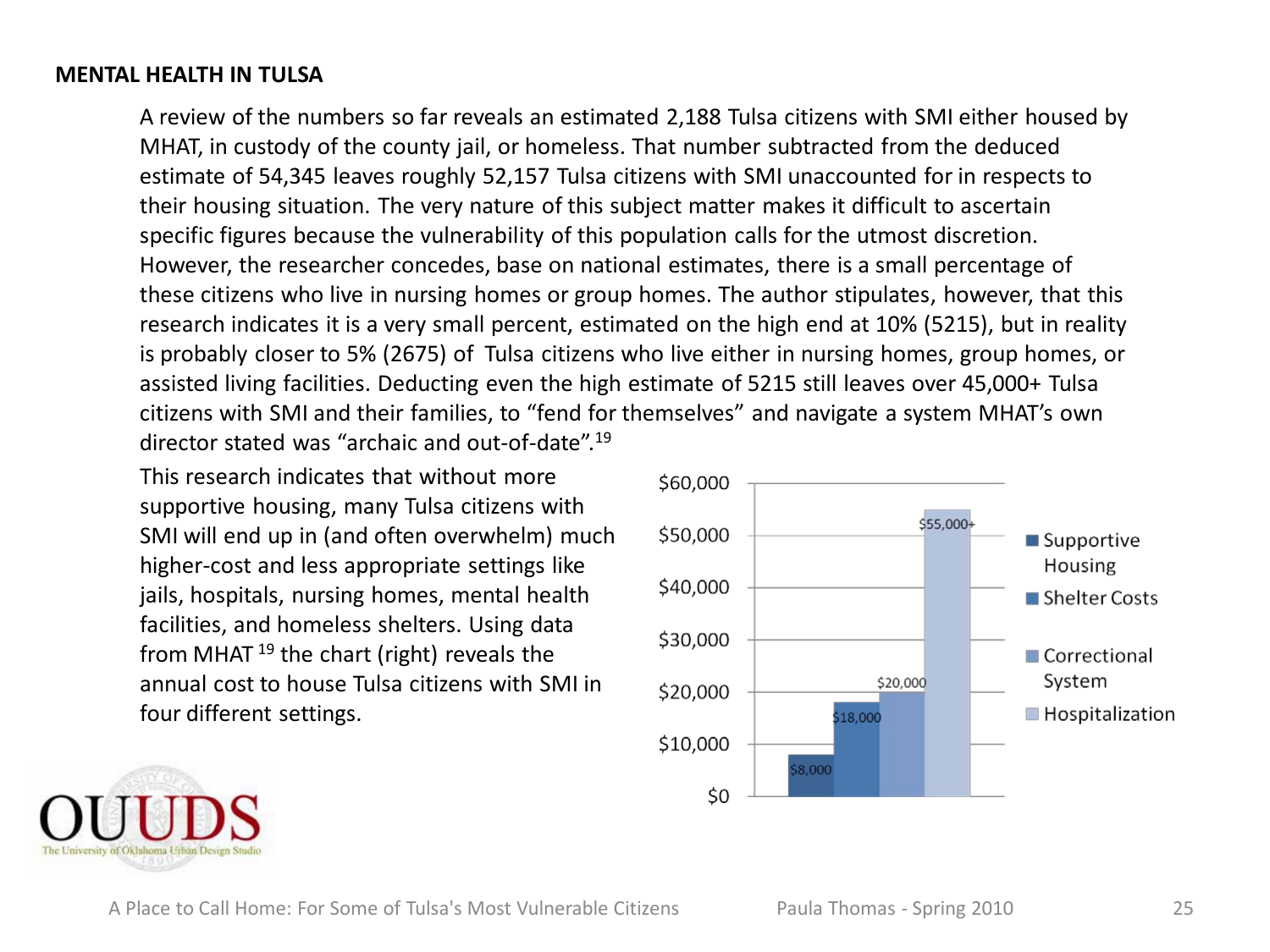# **LITERATURE REVIEW**

In exploring the model of supported housing this research examined six studies, each of which indicate that supported housing works to achieve more positive outcomes for individuals with SMI. According to the Corporation for Supportive Housing, when an individual with SMI becomes homeless, it's a personal catastrophe that eventually affects us all.<sup>31</sup> He or she embarks on a seemingly endless succession of terrifying nights in shelters and on unsafe streets, punctuated by emergency hospitalizations and encounters with the criminal justice system.<sup>31</sup> We pay the price twice over, both in a diminished quality of life in our cities and in the high cost of providing repeated emergency interventions.<sup>31</sup> This researcher maintains that the majority of people with SMI have limited incomes and need access to decent and affordable housing, if meaningful integration into mainstream society is to become a reality.

According to Rogers, et al (2009) "Many individuals with SMI need "supportive housing," which combines affordable housing with support services such as job training, life skills training, alcohol and drug abuse programs, and case management.<sup>32</sup> As reported by Tsemberis & Eisenberg(2000) research indicates the combination of housing and support works well for people with serious mental illnesses, whose housing is at risk and who have very low incomes, to live stable and independent lives.<sup>33</sup> The ever-increasing momentum of government, corporate and philanthropic investment in supportive housing has been bolstered by extensive research documenting its effectiveness.<sup>33</sup> Burt and Anderson (2005) maintain their research has shown that supportive housing has positive effects on housing stability, health, and employment; improves the mental health of residents; and reduces active substance use.<sup>34</sup> Tanzman (1993), maintains that numerous supportive housing evaluations show retention rates of 75 to 85 percent, even among individuals with SMI and chronic substance use disorders.<sup>35</sup>

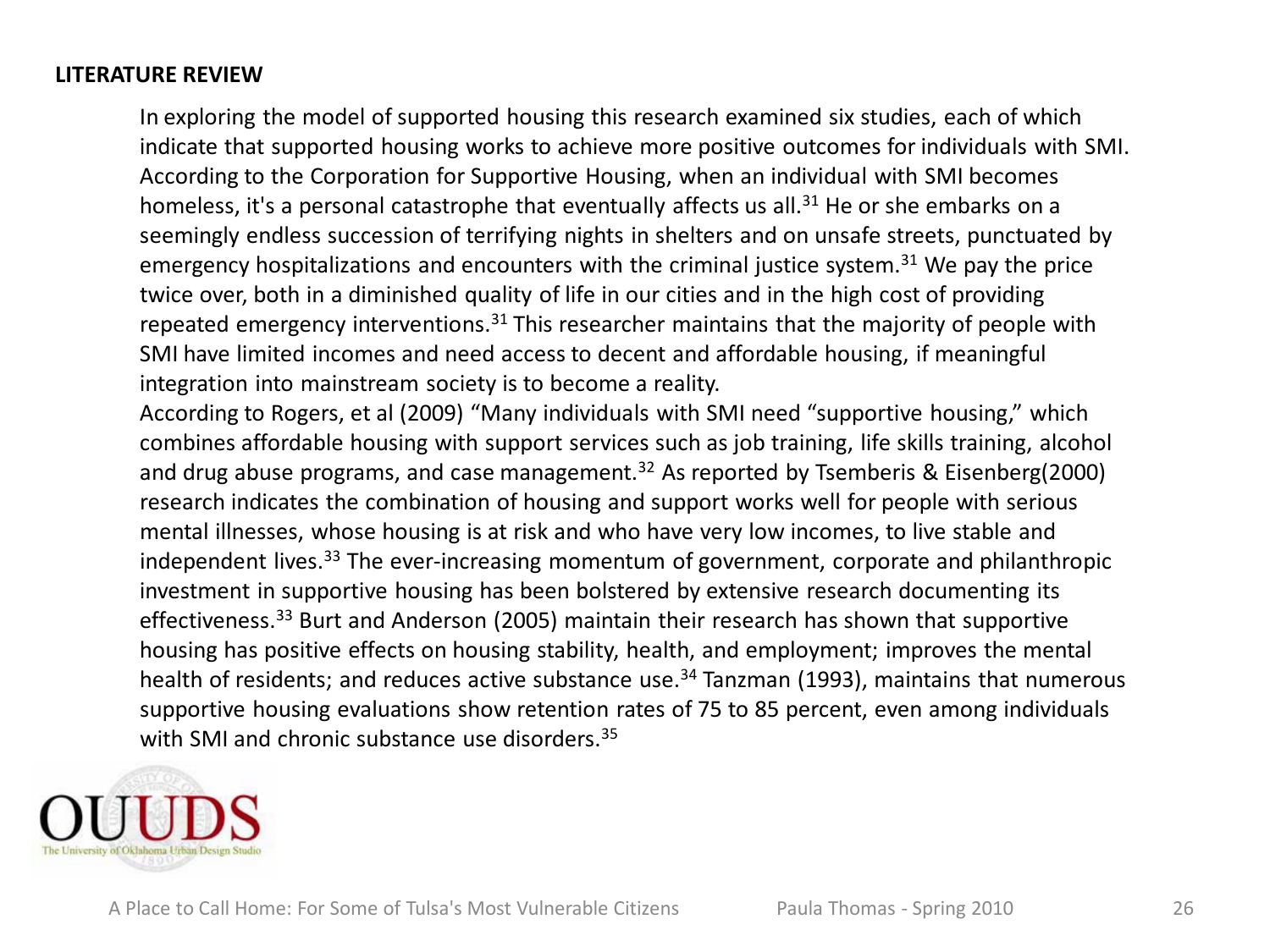# **LITERATURE REVIEW**

Houghton (2001) reports supportive housing is an especially critical support for stability, recovery, and independence for individuals with SMI, who live in the community.<sup>36</sup> The Institute for Policy Studies (IPS) at Johns Hopkins University (2010) contend that the housing needs of the SMI population can be divided into two parts: the need for decent, affordable housing; and the need for supportive assistance.<sup>37</sup> Based on our current state of knowledge, there is nothing to suggest that either severe mental illness or homelessness requires unique physical structures or dwellings, or unique approaches to make housing affordable.<sup>37</sup> The IPS (2010) further maintains that new or unique housing policies are not required to address the first part of this population's housing need.<sup>37</sup> The IPS (2010) goes on to say that by contrast, the need for supportive assistance is so compelling that it is likely to require new approaches to housing policy and based this conclusion on three factors: (a) the manifestations of severe mental illness--symptoms, behaviors, and functional impairments--do not disappear when a severely mentally ill homeless individual moves into a housing setting; (b) the variations in the manifestations of mental illness and the unpredictability of episodes of decompensation or movement into the active phase of illness; and (c) the consensus among those who have developed and managed housing for SMI individuals that the availability and continuity of appropriate services is key to successful housing experiences.<sup>37</sup> Finally IPS (2010) contends that a fundamental housing policy issue is ensuring that the service needs of residents are met.<sup>37</sup> This research indicates many of these service needs could be met utilizing the Assertive Community Treatment (ACT) model. In exploring the ACT and Program of Assertive Community Treatment (PACT) Team models, this research examined three studies and one book that suggest the ACT/PACT team approach further helps to insure that our citizens with SMI, who live in the community, do not fall through gaps in delivery of services.

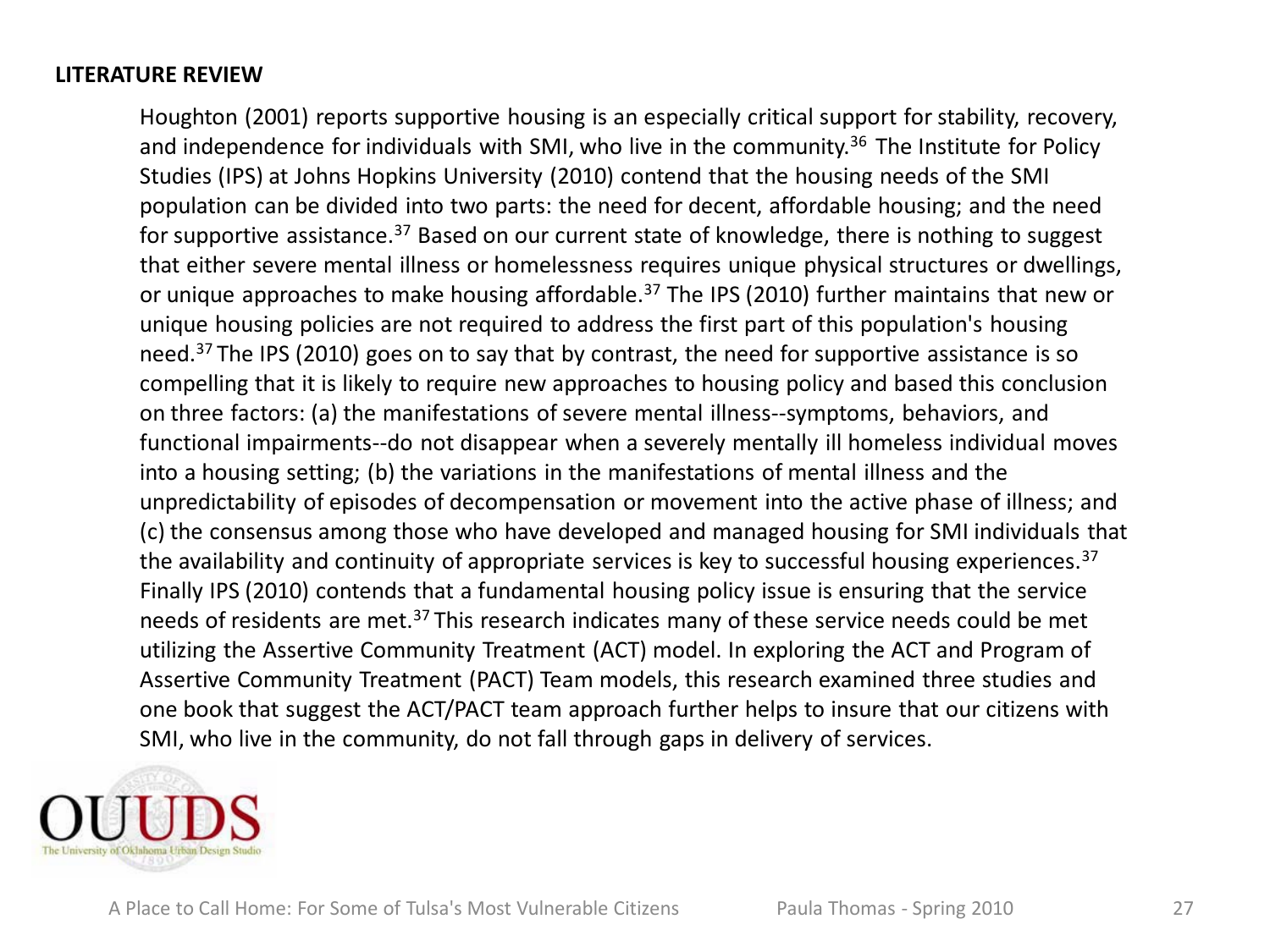# **LITERATURE REVIEW**

The Assertive Community Treatment (ACT) model was first developed and evaluated by Stein and Test (1980) in Madison, Wisconsin, where it was called the Training in Community Living (TCL) program.<sup>38</sup> The TCL model, which was subsequently replicated in Australia, Michigan, and London, has been modified and adapted for different settings, however, the guiding principals remain constant.38 Mowbray et al, (1997) reports that ACT is now recognized as the model proven to be most successful in working with clients with SMI.<sup>39</sup> Mowbray et al, (1997) further maintains the ACT model has now received worldwide recognition as an effective community-based program for persons with SMI, and that ACT has been disseminated, replicated, and modified extensively; programs labeled ACT can be found in many U.S. states and other countries.<sup>39</sup> According to Rosenheck & Neale (1998), the Veterans Affairs health care system initiated the largest multisite experimental study of assertive community treatment yet undertaken, in which more than 800 veterans volunteered to participate in the evaluation, including a two-year follow-up period.40 At the time we were neither experts in nor advocates for assertive community treatment, but we had been asked by VA administrators to conduct a field trial to test its potential value in our health care system.<sup>40</sup> Rosenheck & Neale (1998) report there study showed reduced hospital use, cost savings, greater consumer satisfaction, and, in the long term, less severe symptoms and better community functioning.40 Stein & Santos (1998) report that now, a quarter of a century after its introduction, the world hasfinally approved ACT as "a service delivery vehicle or system designed to furnish the latest, most effective and efficient treatments, rehabilitation and support services conveniently as an integrated package".<sup>41</sup> Stein & Santos (1998) note that there is a "fragmented non-system of public mental health care in the United States" in which services are "uncoordinated and noncollaborative; this is where the ACT model is breaking new ground. $41$ 

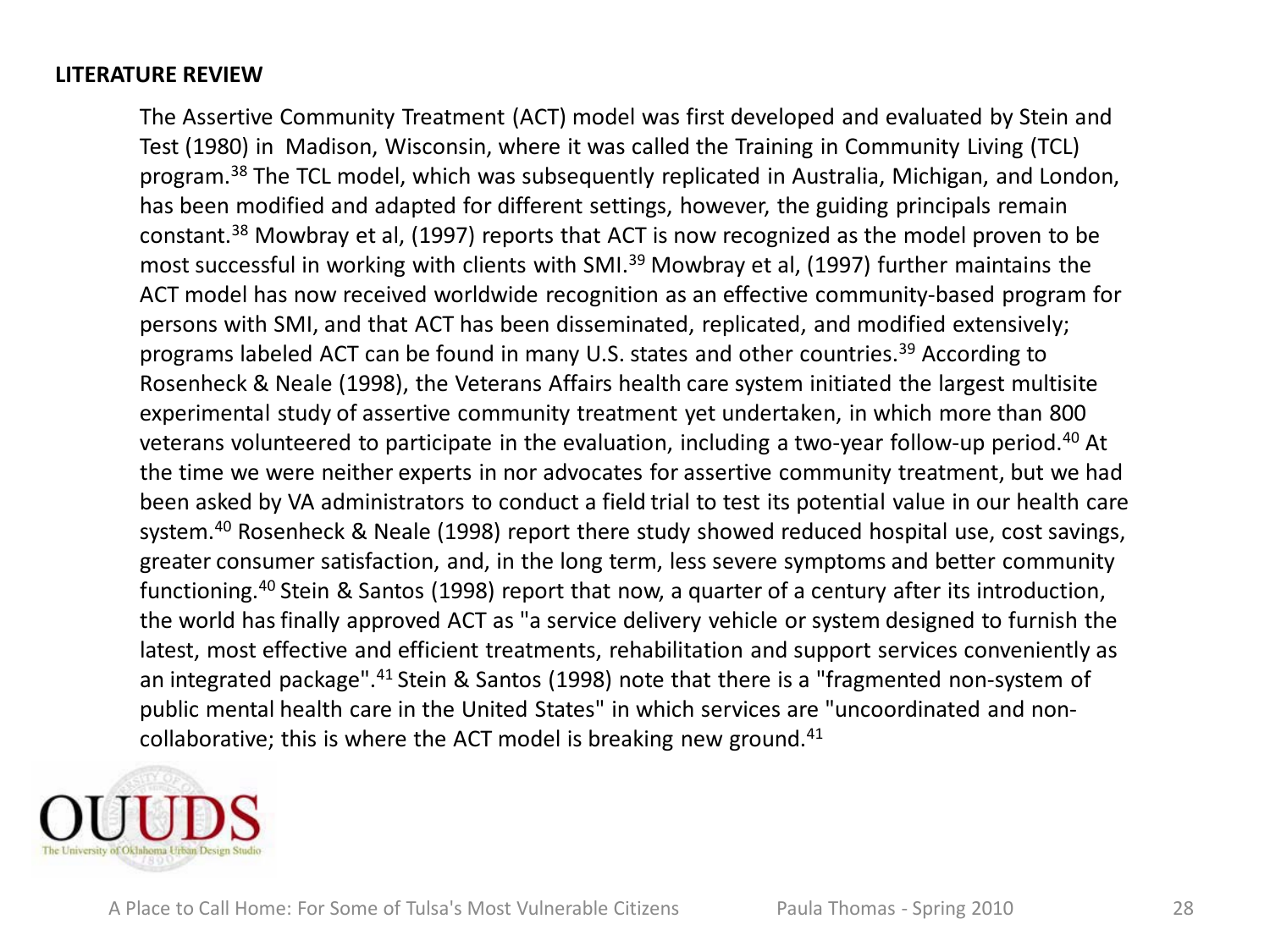# **FINDINGS**

The combination of housing and support works well for people with SMI, whose housing is at risk and who have very low incomes, to live stable and independent lives.

Supportive housing has positive effects on housing stability, health, and employment; improves the mental health of residents; and reduces active substance use.

 $\triangleright$  Without supportive housing, many will end up in much higher-cost and less appropriate settings like jails, hospitals, nursing homes, mental health facilities, and homeless shelters.

More supportive housing is necessary if comprehensive community services are to become a reality.

The housing needs of the SMI population can be divided into two parts: the need for decent, affordable housing; and the need for supportive assistance.

New or unique housing policies are not required to address the first part of this population's housing need.

 $\triangleright$ The need for supportive assistance is so compelling that it is likely to require new approaches to housing policy.

A fundamental housing policy issue is ensuring that the service needs of residents are met.

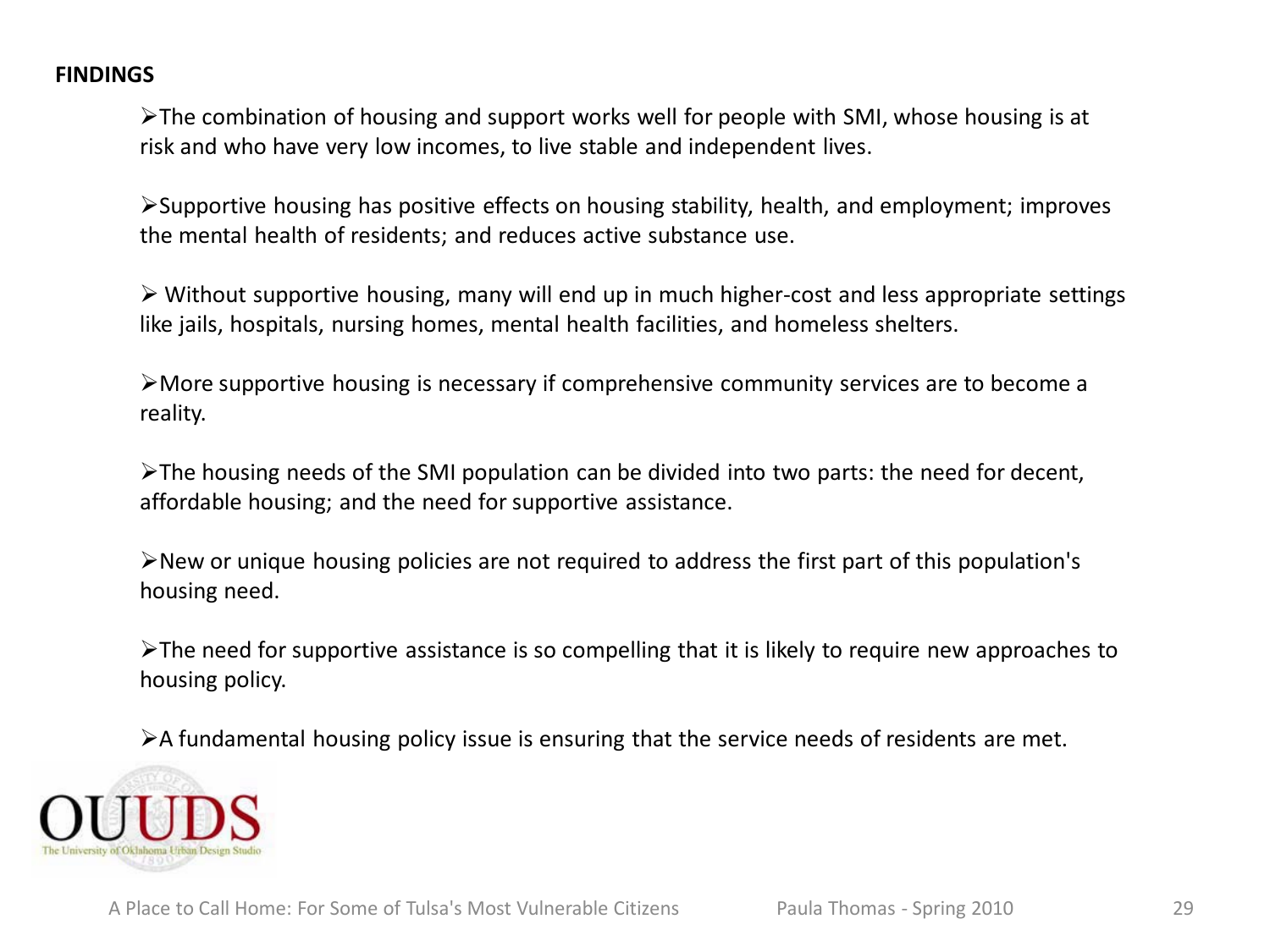# **FINDINGS**

ACT/PACT teams provide highly individualized services directly to consumers.

ACT/PACT recipients receive the multidisciplinary, round-the-clock staffing of a psychiatric unit, but within the comfort of their own home and community.

The ACT/PACT team provides these necessary services 24 hours a day, seven days a week, 365 days a year.

ACT/PACT services are delivered in a continuous rather than a time-limited framework.

The ACT/PACT model reduces hospital stays and improves housing stability while being more satisfactory to participants and their families than standard care.

The ACT/PACT model is endorsed by the "Evidence Based Practice Project" sponsored by the Robert Wood Johnson Foundation, Substance Abuse and Mental Health Services Administration (SAMHSA), and the National Alliance for the Mentally Ill (NAMI).

ACT/PACT clients spend significantly less time in hospitals and more time in independent living situations, have less time unemployed, earn more income from competitive employment, experience more positive social relationships, express greater satisfaction with life, and are less symptomatic.

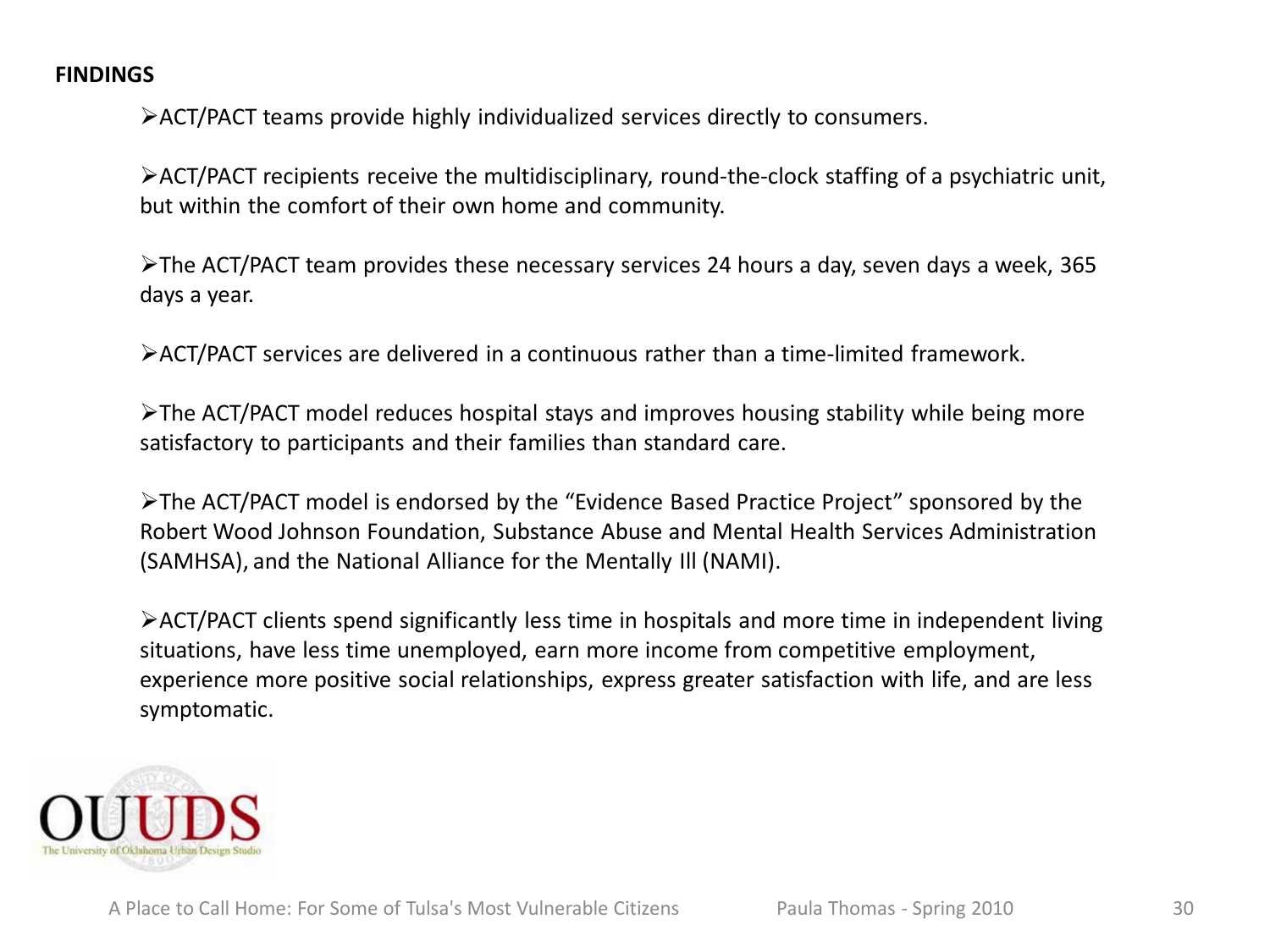The researcher maintains that if our community were better able to match the need for stable housing with high quality services, such as those provided by ACT/PACT teams, we would increase the likelihood of better outcomes for individuals with SMI, as well as, promote more efficient and effective use of our resources. This research indicates that with support, persons with serious mental illness can become stable in the community, maximize their abilities, and achieve a higher level of functioning and a better quality of life. The researcher further maintains that this is an issue that demands our attention as it affects the health, safety, and economic well-being of Tulsa and all our citizens. To that end, The Harvest Ranch Foundation (hereafter referred to as "the Foundation"), was established as an umbrella organization for a variety of alternative programs in 2009, and is awaiting designation as a 501c(3) non-profit corporation. One of the Foundation's programs seeks to assist Tulsa citizens with SMI to achieve a permanent, affordable, supportive home through a pilot initiative called "*A Place to Call Home*". The mission of "*A Place to Call Home*" initiative is to empower people with serious mental illness to achieve their maximum potential for successful family and community living in a home of their own. "*A Place to Call Home*" is committed to the philosophy that everyone can direct their own care regardless of their level of disability and that all people have the basic right to decide how services and supports will be delivered, who will deliver them and the goals that will be achieved as a result.

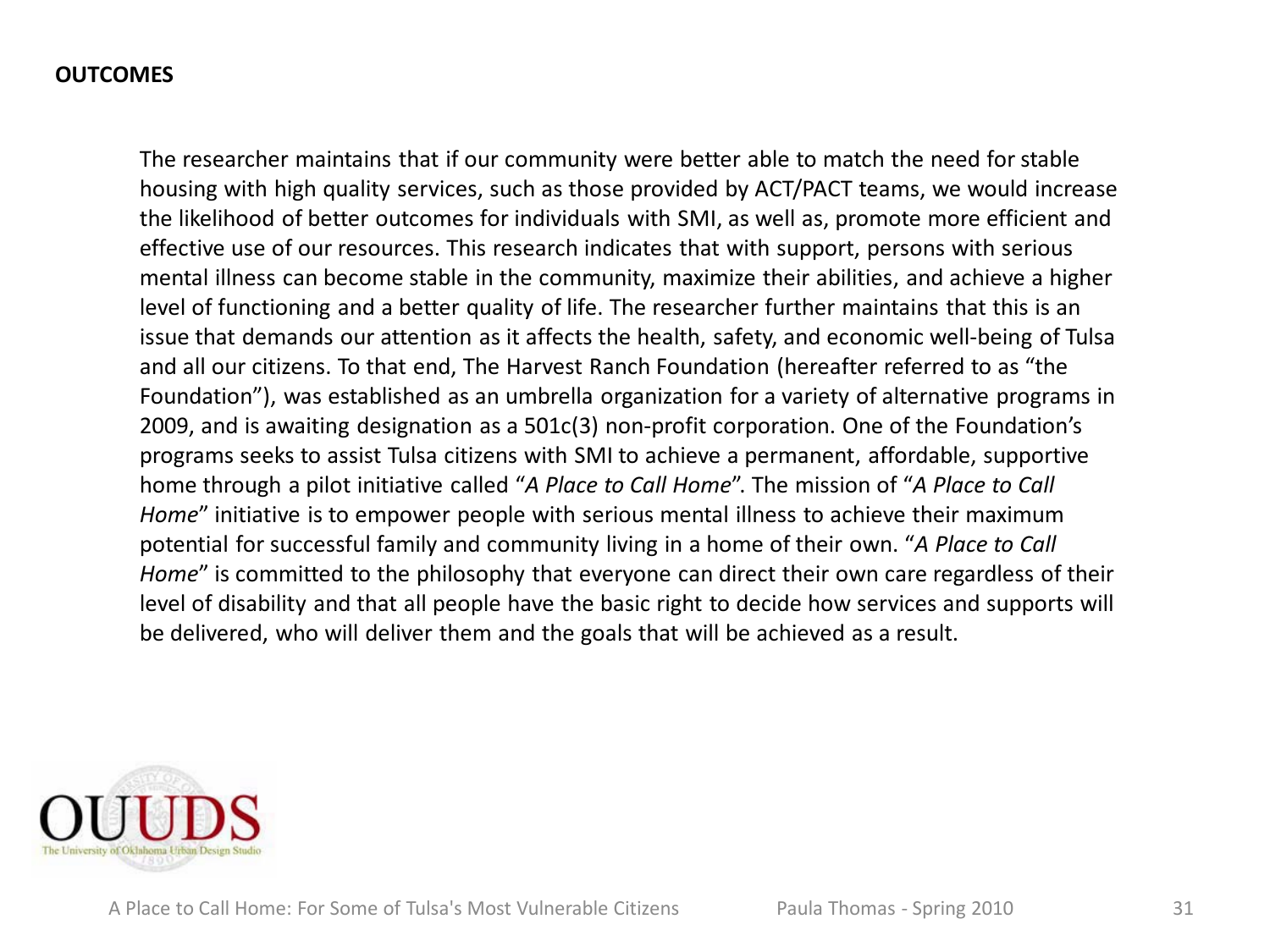The primary goals of the "*A Place to Call Home*" initiative are:

Provide safe affordable housing Offer a permanent residential option Help residents meet the obligations of tenancy Increase residential stability Maximize tenants' self-determination Increase residents' daily living skills Promote appropriate use of community-based services Decrease use of crisis/emergency services Decrease criminal justice system involvement

The Foundation currently serves two clients with SMI who are in dire need of a place to call home. Both of the Foundations' clients have aging parents who have been searching for a solution to the long term housing needs of their grown children with SMI. The Foundation will assist the Dickenson and Bales families in locating suitable properties, negotiating the purchase, and structure rehabilitation issues. The homes will then be gifted the Foundation with the caveat that their family members with SMI will occupy the homes for as long as they are able to live independently, with the support of the foundation and/or a ACT/PACT team. While the foundation will assist with maintenance and upkeep of the homes in the pilot initiative, the residents will be involved in all aspects of home ownership, to the extent they are able, and will have the same responsibilities as any other homeowner.

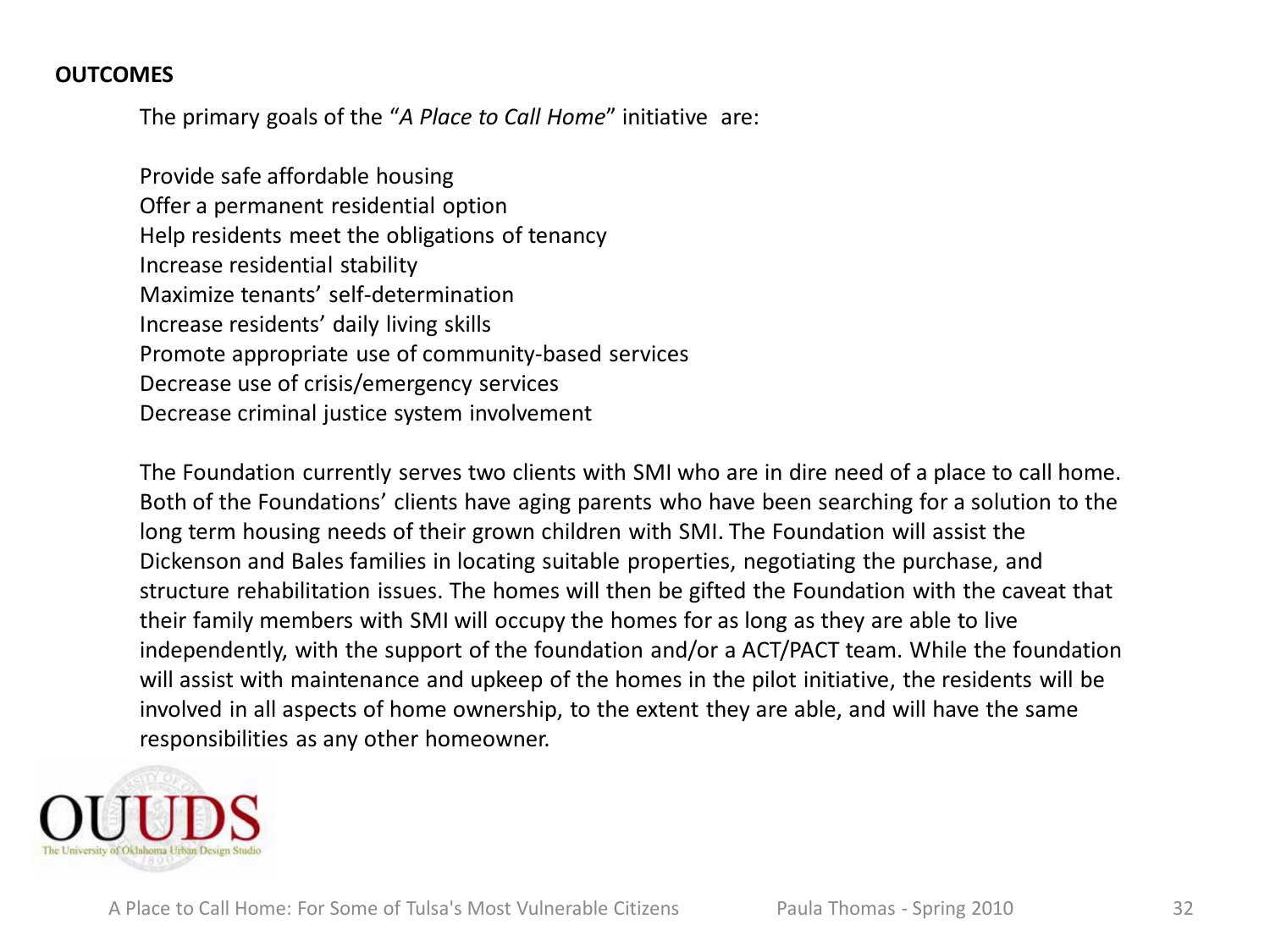

**Purchase Price: \$36,900. Rehab Budget: \$17,600. Total Cost: \$54,500. 980 Sq. Ft. - \$55.61 per sq. ft.**



| <b>Preliminary Budget Estimate</b> |             |
|------------------------------------|-------------|
| Roof-24 sq.@\$180.per              | \$4,320.00  |
| Windows-4@\$400.each               | \$1,600.00  |
| Interior Paint-2490sq.ft@\$1.per   | \$2,490.00  |
| Flooring                           |             |
| 750sq.ft carpet@\$6.60per          | \$4,875.00  |
| 230sq.ft.vinyl tile@\$2.89per      | \$665.00    |
| Kitchen Update                     |             |
| countertops/sink/disposal          | \$1,000.00  |
| <b>Bath Update</b>                 |             |
| toilet/vanity/sink                 | \$600.00    |
| <b>Budget Estimate</b>             | \$16,000.00 |
| Contingencies (10% of Budget)      | \$1,600.00  |
| <b>Total Budget Estimate</b>       | \$17,600.00 |

The Harvest Ranch Foundation is currently in negotiations with HomeVestors, the owner of the homes, for a reduced price on the purchase of both properties. The client who would live in this home is a 47 year old male who lives with Obsessive Compulsive Disorder(OCD). He receives \$674. per month in Social Security(SSI) and Disability(SSDI) income, as well as, \$320. per month from part-time employment at a sheltered work environment, for a total monthly income of \$994.00 per month. With a structured budget, it is reasonable to assume this client would have the means to pay utilities and insurance.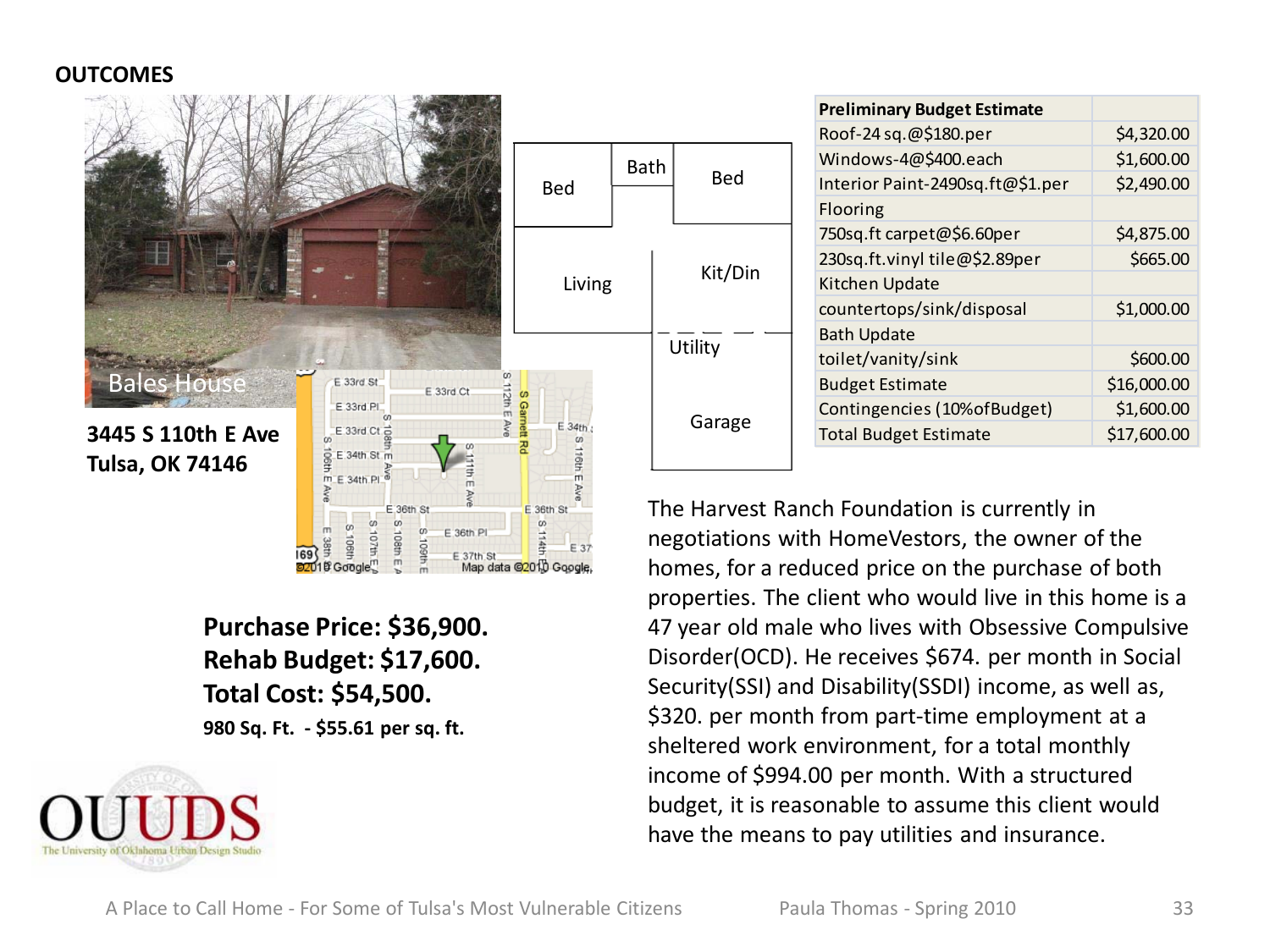

**Purchase Price: \$25,900. Rehab Budget: \$11,805. Total Cost: \$37,705. 896 Sq. Ft. - \$42.08 per sq. ft.**



|     | Kit/Din | Utility/Bath |
|-----|---------|--------------|
| Bed | Living  |              |

| <b>Preliminary Budget Estimate</b> |             |
|------------------------------------|-------------|
| Roof-21 sq.@\$180.per              | \$3,780.00  |
| Windows-2@\$400.each               | \$800.00    |
| Interior Paint-1980sq.ft@\$1.per   | \$1,980.00  |
| Flooring                           |             |
| 896sq.ft.vinyl tile@\$2.89per      | \$2,572.00  |
| Kitchen Update                     |             |
| countertops/sink/disposal          | \$1,000.00  |
| <b>Bath Update</b>                 |             |
| toilet/vanity/sink                 | \$600.00    |
| <b>Budget Estimate</b>             | \$10,732.00 |
| Contingencies (10% of Budget)      | \$1,073.00  |
| <b>Total Budget Estimate</b>       | \$11,805.00 |
|                                    |             |

The client who would live in this home is a 54 year old male who lives with Schizophrenia. He also receives \$674. per month in Social Security(SSI) and Disability(SSDI) income, as well as, \$420. per month from part-time employment at a sheltered work environment, for a total monthly income of \$1094.00 per month. With a structured budget, it is reasonable to assume this client would have the means to pay utilities and insurance.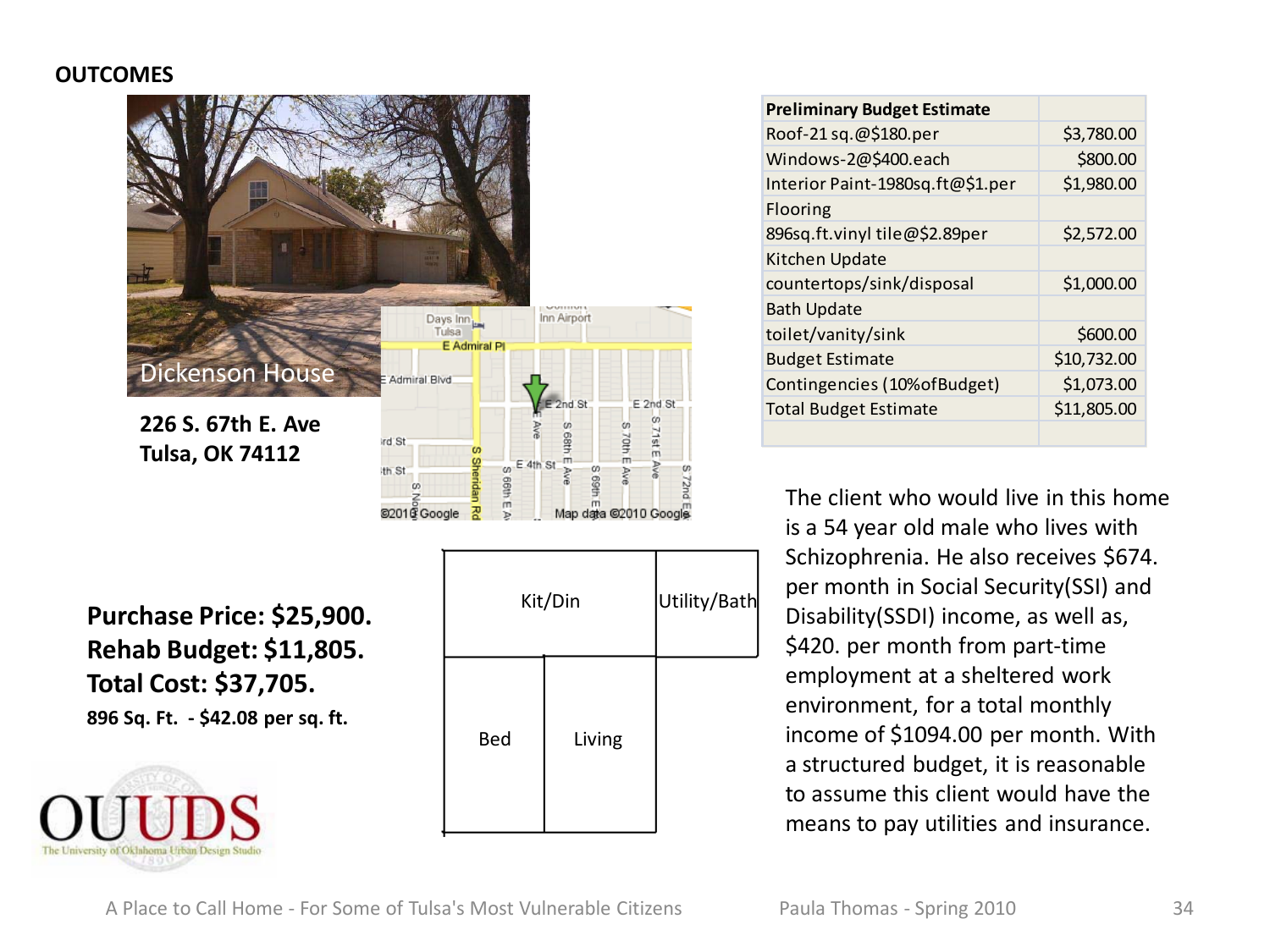# **CONCLUSION**

The author maintains that more supportive housing is needed and should be seen as an integral part of the mental healthcare system. The author further maintains that a part of the solution could be the rehabilitation of vacant/abandoned urban structures, especially in areas with existing infrastructure such as transit lines, as well as, the utilization of a community ACT/PACT team. This research suggest that being a part of the community, living within established neighborhoods and when possible working in employment positions alongside individuals without disabilities gives our citizens with SMI a far greater chance of successful integration into mainstream society. Given our current knowledge, there is no single, best model for developing or operating supportive housing for individuals with SMI. The researcher maintains it may be that the main gap is resources, not ideas. However, unless systematic studies of alternative approaches are undertaken, hard evidence to answer this question will never exist.

Based on the direct cost savings, compared with the annual cost of supportive housing, and crisis intervention services, the author contends that community investment in supportive housing would be a sound investment of public resources.

In addition to quality of life benefits and the stability of having a place to call home for our citizens with SMI, the social value of providing greater social protection for individuals with SMI, while difficult to translate into economic terms, constitutes an important additional benefit to our community and to society as a whole.

While the outcome of this research is a work in progress, it is the researchers hope that this project could be used as a foundation for others to build upon.

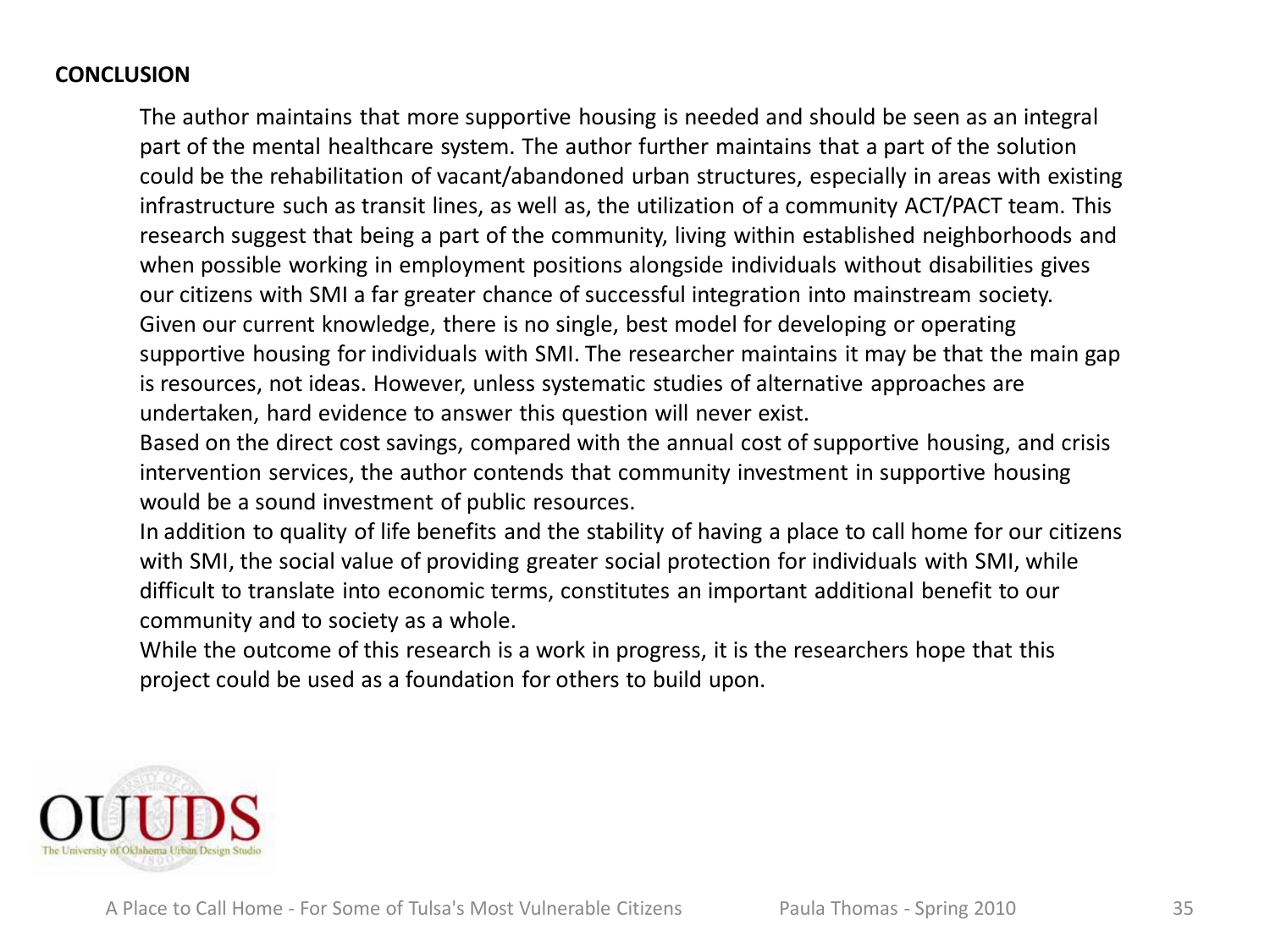1. "*NIMH: The numbers count—Mental disorders in America*." National Institute of Health. Available at www.nimh.nih.gov/publicat/numbers.cfm.

2. Kessler RC, Chiu WT, Demler O, Walters EE*. Prevalence, severity, and comorbidity of twelve-month DSM-IV disorders in the National Comorbidity Survey Replication (NCS-R)*. *Archives of General Psychiatry*, 2005 Jun;62(6):617-27.

3. National Alliance on Mental Illness. Grading the states 2009. Available at http://www.nami.org/gtsTemplate09.cfm?Section=Grading\_the\_States\_2009

4. Treatment Advocacy Center - *A Failed History*. Available at http://www.treatmentadvocacycenter.org/index.php?option=com\_content&task=view&id=35&Itemid=64

5. Torrey, E., Entsminger, K., Geller, J., Stanley, J., Jaffe, D. *The Shortage of Public Hospital Beds for Mentally Ill Persons; A Report of the Treatment Advocacy Center,* 2007. Available at http://www.treatmentadvocacycenter.org/storage/tac/documents/the\_shortage\_of\_publichospital\_beds.pdf

6. U.S. Department of Health and Human Services. Mental Health: A Report of the Surgeon General. Rockville, MD: U.S. Department of Health and Human Services, Substance Abuse and Mental Health Services Administration, Center for Mental Health Services, National Institutes of Health, National Institute of Mental Health, 1999.

7. National Alliance to End Homelessness. *The Decennial Census and Homelessness, (2010).* Available at http://www.endhomelessness.org/section/data/factsheets

8. Treatment Advocacy Center. Homelessness: One of the Consequences of Failing to Treat Individuals with Severe Mental Illnesses (2008). Available at http://www.treatmentadvocacycenter.org/index.php?option=com\_content&task=view&id=1379&Itemid=217

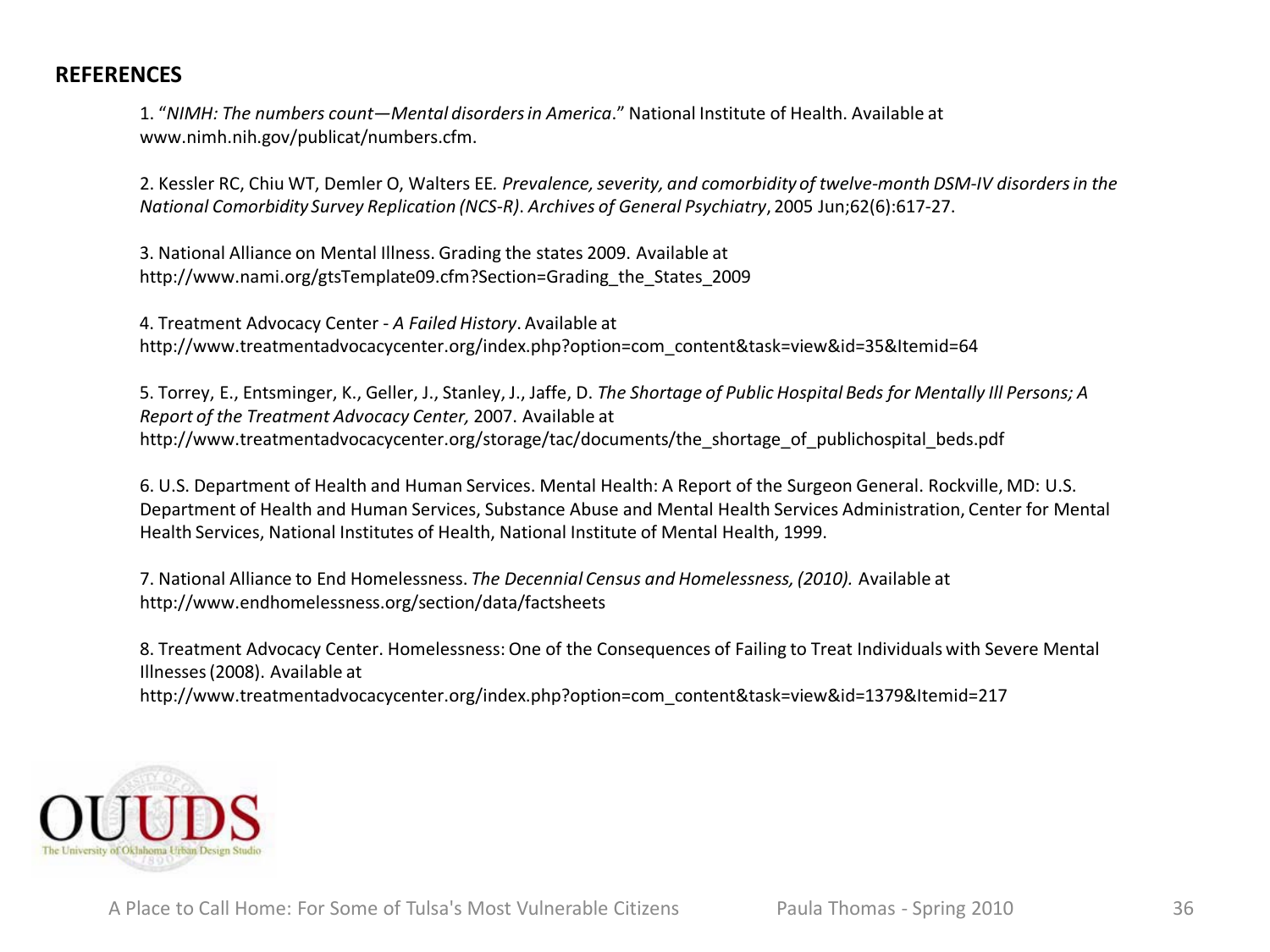9. Christensen, Pia. Mentally ill patients, elderly mix in nursing homes. Association of Health Care Journalists (2009). Available at http://www.healthjournalism.org/blog/2009/03/mentally-ill-patients-elderly-mix-in-nursing-homes/

10. Azrin, Susan, et al, 2003. The Presidents New Freedom Commission on Mental Health, Final Report. This report was prepared by Westat under

Task Order No. 280-99-1003, RFP No. 280-02-8073, and submitted to Claire Heffernan, Project Officer. Accessed June 25, 2009 at http://www.mentalhealthcommission.gov/reports/comments\_011003.pdf

11. Fitzpatrick, Michael J., Executive Director. National Alliance on Mental Illness. Letter From the Executive Director (2009). Available at

http://www.nami.org/gtsTemplate09.cfm?Section=Overview1&Template=/ContentManagement/ContentDisplay.cfm&Conte ntID=75089

12. Torrey, E. F., (1997) *Out of the Shadows: Confronting America's Mental Illness Crisis.* New York: John Wiley & Sons.

13. Palermo, G. B., Smith, M, B., & Liska, F. J. (1991). Jails versus mental hospitals: A social dilemma. *International Journal of Offender Therapy and Comparative Criminology, 35,* 97.

14. Torrey, E. F., Stieber, J., Ezekiel, J., Wolfe, S. M., Sharfstein, J., Noble, J. H., " Flynn, L. M. (1992). *Criminalizing the seriously mentally ill*. Washington, DC. National Alliance for the Mentally Ill and Public Citizen Health Research Group, p. 43.

15. Substance Abuse & Mental Health Services Administration (SAMHSA), Office of Applied Studies, National Survey on Drug Use and Health, 2002 and 2003. Available at http://www.oas.samhsa.gov/2k3state/ch6.htm#fig6.1

16. MURPHY, S. Associated Press Writer, Mentally ill fear impact of Oklahoma's budget cuts (2010). Available at Tulsa World article at http://www.tulsaworld.com/news/article.aspx?subjectid=17&articleid=20100315\_11\_0\_NORMAN966611

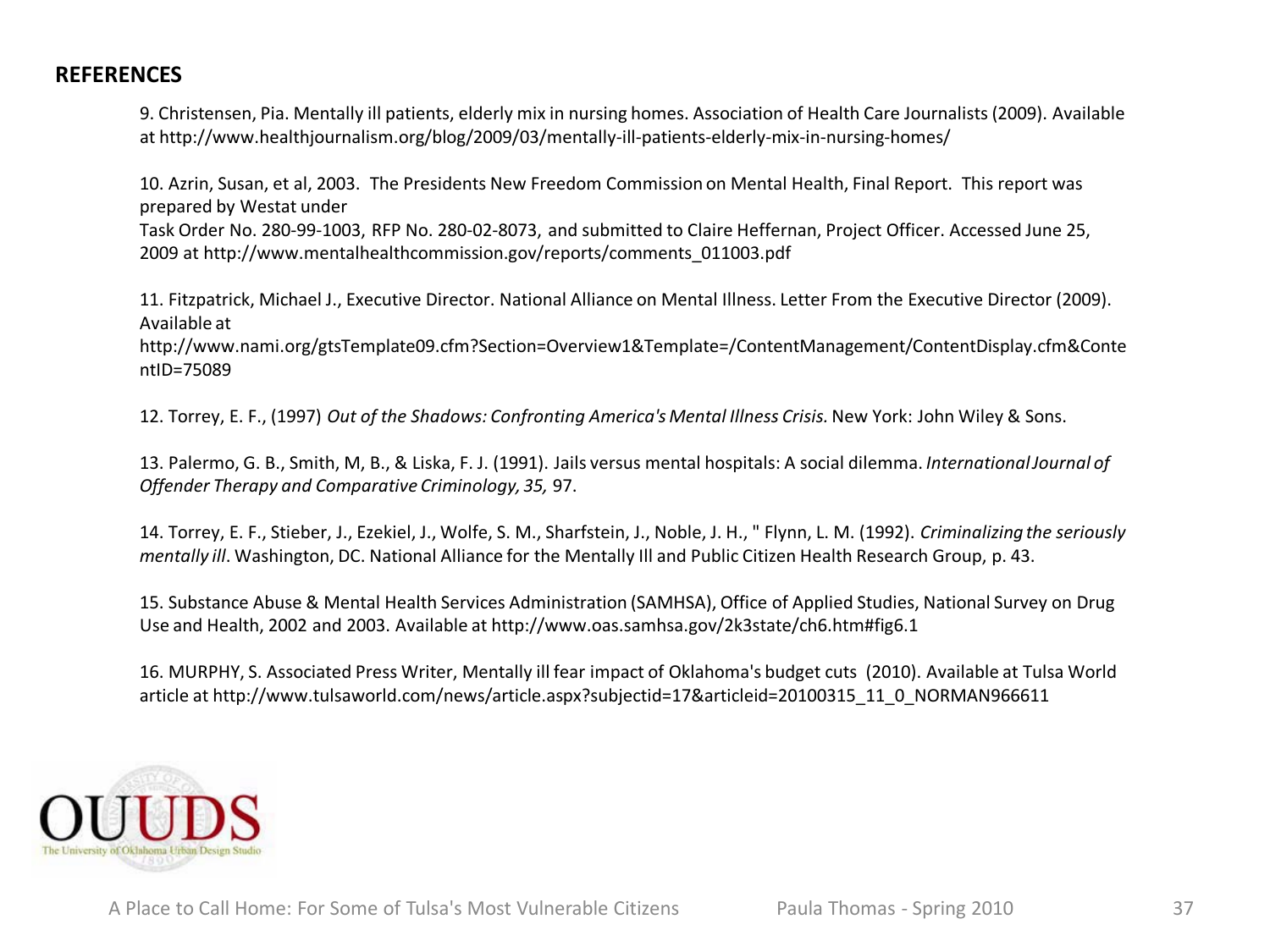17. National Alliance on Mental Illness. Grading the States 2006. Available at http://www.nami.org/gtstemplate06

18. National Alliance on Mental Illness. Grading the States 2009. Available at http://www.nami.org/gtstemplate09

19. Tulsa World. Group Homes (2010). Available at http://www.tulsaworld.com/webextra/content/2010/group\_homes

20. Colberg, S. Mental health budget cuts may affect schools, jails - About \$17 million has been cut from mental health and substance abuse budgets, so far(2010). NewsOK.com. Available at http://www.tulsaworld.com/news/article.aspx?subjectid=17&articleid=20100215\_17\_A15\_Ahgusi221725

21. Oklahoma Department of Corrections. Quick Overview: Calendar Years. Available at http://nicic.gov/Features/StateStats/?State=OK

22. Oklahoma Department of Corrections. NOVEMBER 2008 INSIDE CORRECTIONS . Available at http://www.doc.state.ok.us/newsroom/insidec/11\_08/nov08.htm#four

23. Coburn, James (2009). Dem. candidates focus on mental health, substance abuse prevention , The Edmond Sun. Available at http://www.mhat.org/MHAT/NewsBot.asp?MODE=VIEW&ID=279&SnID=2

24. The Substance Abuse and Mental Health Services Administration's (SAMHSA) National Mental Health Information Center (2003). Homelessness - Provision of Mental Health and Substance Abuse Services. Available at http://mentalhealth.samhsa.gov/publications/allpubs/homelessness/#why

25. National Alliance to End Homelessness (2007). State by State Data. Available at http://www.endhomelessness.org/section/data/homelessmap

26. Hopper, K., Jost, J., Hay, T., Welber, S. & Haugland, G. (1997). *Homelessness, Severe Mental Illness, and the Institutional Circuit*. Psychiatric Services, 48(5), 659-665.

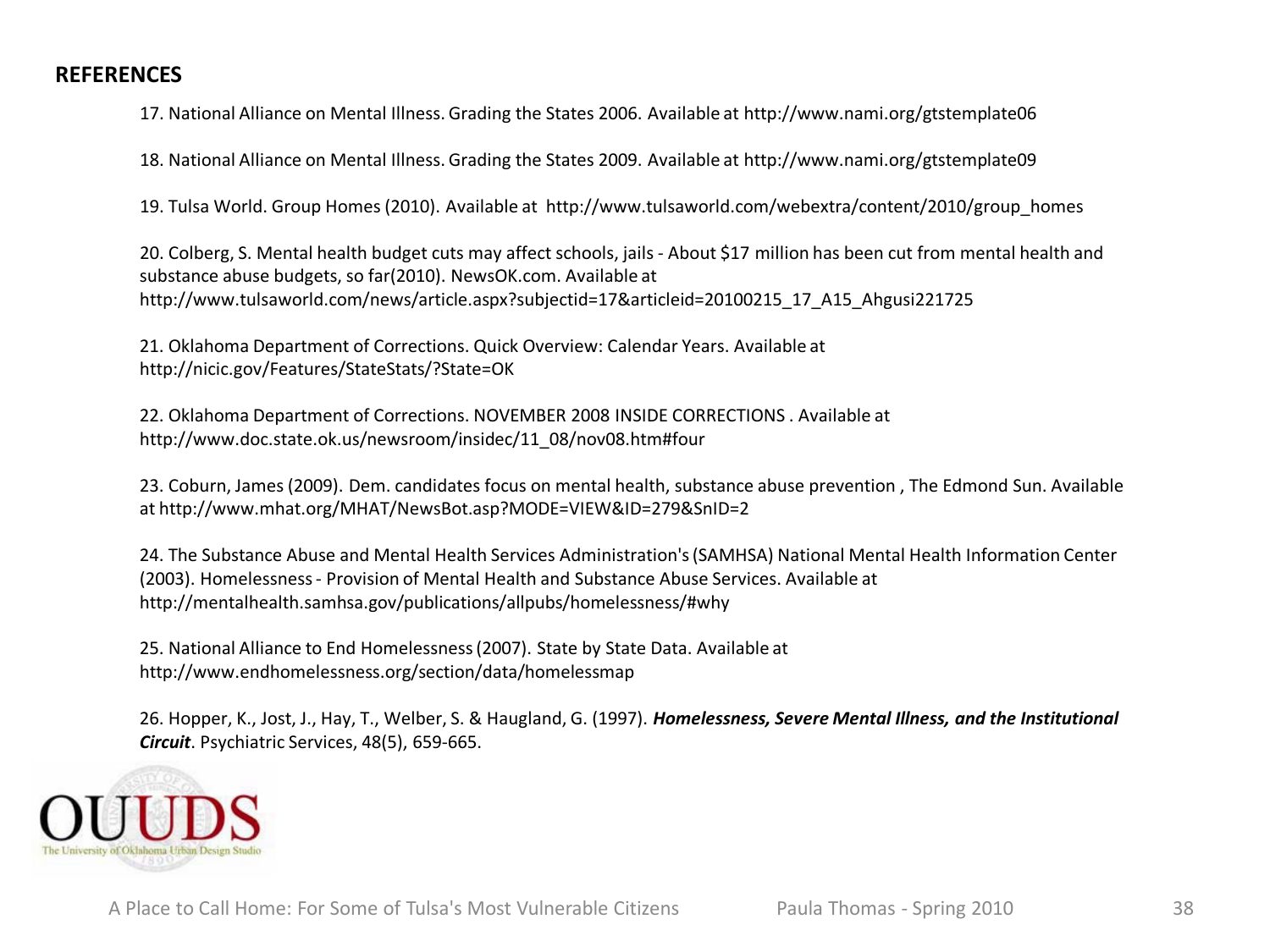27. Tulsa County QuickFacts from the US Census Bureau, 2009. Available at quickfacts.census.gov/qfd/states/40/40143.html

28. David L. Moss Criminal Justice Center, Inmate Population Report, (2010). Available at http://iic.tulsacounty.org/Reports/ReportViewer.aspx

29. Lyall, Jim. Homelessness – Homeless Services Network. Associate Director, Community Service Council. Available at http://www.csctulsa.org/homelessness.htm

30. Building Tulsa Building Lives (2010). Tulsa Mental Health Association. Available at http://www.buildingtulsabuildinglives.com/about/newsdetail.asp?nid=15

31. Corporation for Supportive Housing, Abstract, (2010). University of Pennsylvania New York/New York Cost Study. Available at http://www.csh.org/index.cfm?fuseaction=Page.viewPage&pageID=226

32. Rogers, Sally, et al., *Systematic Review of Supported Housing Literature 1993-2008, The Center for Psychiatric Rehabilitation, 2009.* 

33. Tsemberis, S., Eisenberg, R., (2000)."Pathways to Housing: Housing for Street-Dwelling Homeless Individuals with Psychiatric Disabilities." *Psychiatric Services 51:4 (2000): 487;.*

34. *Burt, M.,& Anderson, J. (2005). "AB2034 Program Experiences in Housing Homeless People with Serious Mental Illness." Corp. for Supportive Housing. (2005). Available at http://www.csh.org/index.cfm/?fuseaction=Page.viewPage&pageID=3621*

35. *Tanzman, Beth. "An Overview of Surveys of Mental Health Consumers' Preferences for Housing and Support Services." Hosp. & Community Psychiatry 44 (1993): 450-55. National Council on Disability, supra note 6, at 21.* 

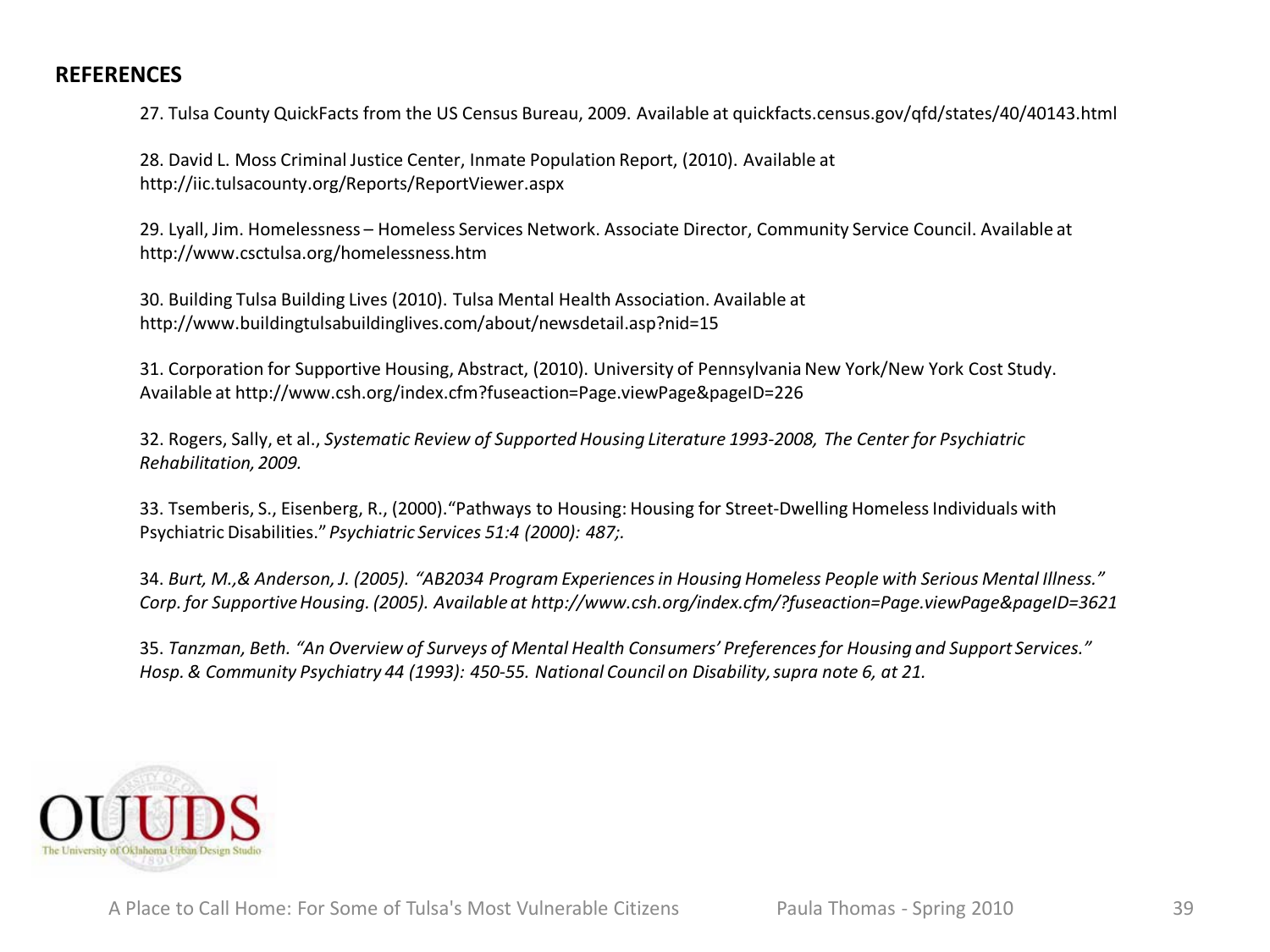36. Houghton, Ted, *The New York/New York Agreement Cost Study: The Impact of Supportive Housing on Services Use for Homeless Mentally Ill Individuals, (May 2001) 6-7. Available at http://www.csh.org/index.cfm/?fuseaction=Page.viewPage&pageID=3251.* 

37. Institute for Policy Studies (2010). THE SEVERELY MENTALLY ILL HOMELESS: HOUSING NEEDS AND HOUSING POLICY Johns Hopkins University. Available at http://ips.jhu.edu/pub/The-Severely-Mentally-Ill-Homeless-Housing-Needs-and-Housing-Policy

38. Stein, L.I., and Test, M.A. Alternative mental hospital treatment: I. Conceptual model, treatment program, and clinical evaluation. *Archives of General Psychiatry, 37:392-* 397, 1980. Available at http://schizophreniabulletin.oxfordjournals.org/cgi/reprint/21/4/657

39. Mowbray C., Plum, T. & Masterson, T., (1997). HARBINGER II: DEPLOYMENT AND EVOLUTION OF ASSERTIVE COMMUNITY TREATMENT IN MICHIGAN. Administration and Policy in Mental Health Vol. 25, No. 2, November 1997. Available at http://deepblue.lib.umich.edu/bitstream/2027.42/44094/1/10488\_2004\_Article\_414562.pdf

40. Rosenheck R., Neale, S. (1998) Cost-effectiveness of intensive psychiatric community care for high users of inpatient services. Archives of General Psychiatry 55:459-466, Available at http://archpsyc.amaassn.org/cgi/content/abstract/55/5/459?ijkey=7242c236350bae6fb8db3da14f648c859836c88c&keytype2=tf\_ipsecsha

41. Stein, L., Santos, A., (1998). Assertive Community Treatment of Persons with Severe Mental Illness Department of Public Mental Health, Division of Neuroscience and Psychological Medicine, Imperial College School of Medicine, Paterson Centre, London W2 1PD New York & London: W. W. Norton & Co. 1998. 274 pp.

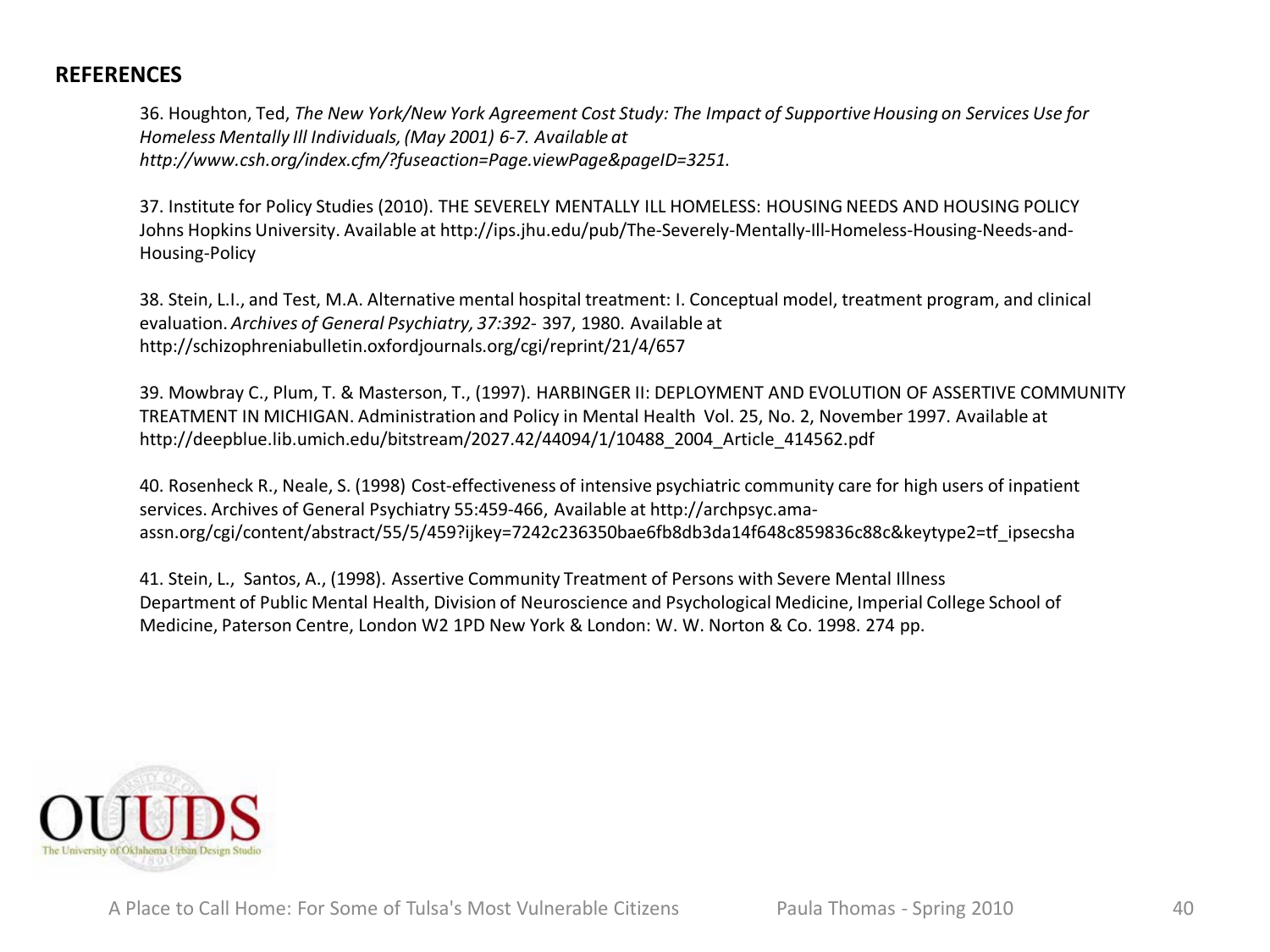# **IMAGE REFERENCE**

- A. Image of David, a life long Tulsa citizens with SMI. Photo by Paula Thomas,OUUDS.
- B. Image from National Alliance on Mental Illness. Grading the states 2009. Available at http://www.nami.org/gtsTemplate09.cfm?Section=Grading\_the\_States\_2009
- C. Image from http://neuronarrative.wordpress.com/2009/03/16/for-the-brain-keeping-it-real-means-keeping-itrelevant/
- D. Image from Substance Abuse & Mental Health Services Administration (SAMHSA), Office of Applied Studies, National Survey on Drug Use and Health, 2002 and 2003. Available at http://www.oas.samhsa.gov/2k3state/ch6.htm#fig6.1
- E. Image from National Alliance on Mental Illness. Grading the States 2006. Available at http://www.nami.org/gtstemplate06
- F. Image from National Alliance on Mental Illness. Grading the States 2009. Available at http://www.nami.org/gtstemplate09 Jjdfjogjoerj
- G. Image from Tulsa World. Group Homes (2010). Available at http://www.tulsaworld.com/webextra/content/2010/group\_homes
- H. Image adapted from Hopper, K., Jost, J., Hay, T., Welber, S. & Haugland, G. (1997). *Homelessness, Severe Mental Illness, and the Institutional Circuit*. Psychiatric Services, 48(5), 659-665.
- I. Image available at http://www.mhat.org/MHAT/Housing\_EN.asp?SnID=370485652

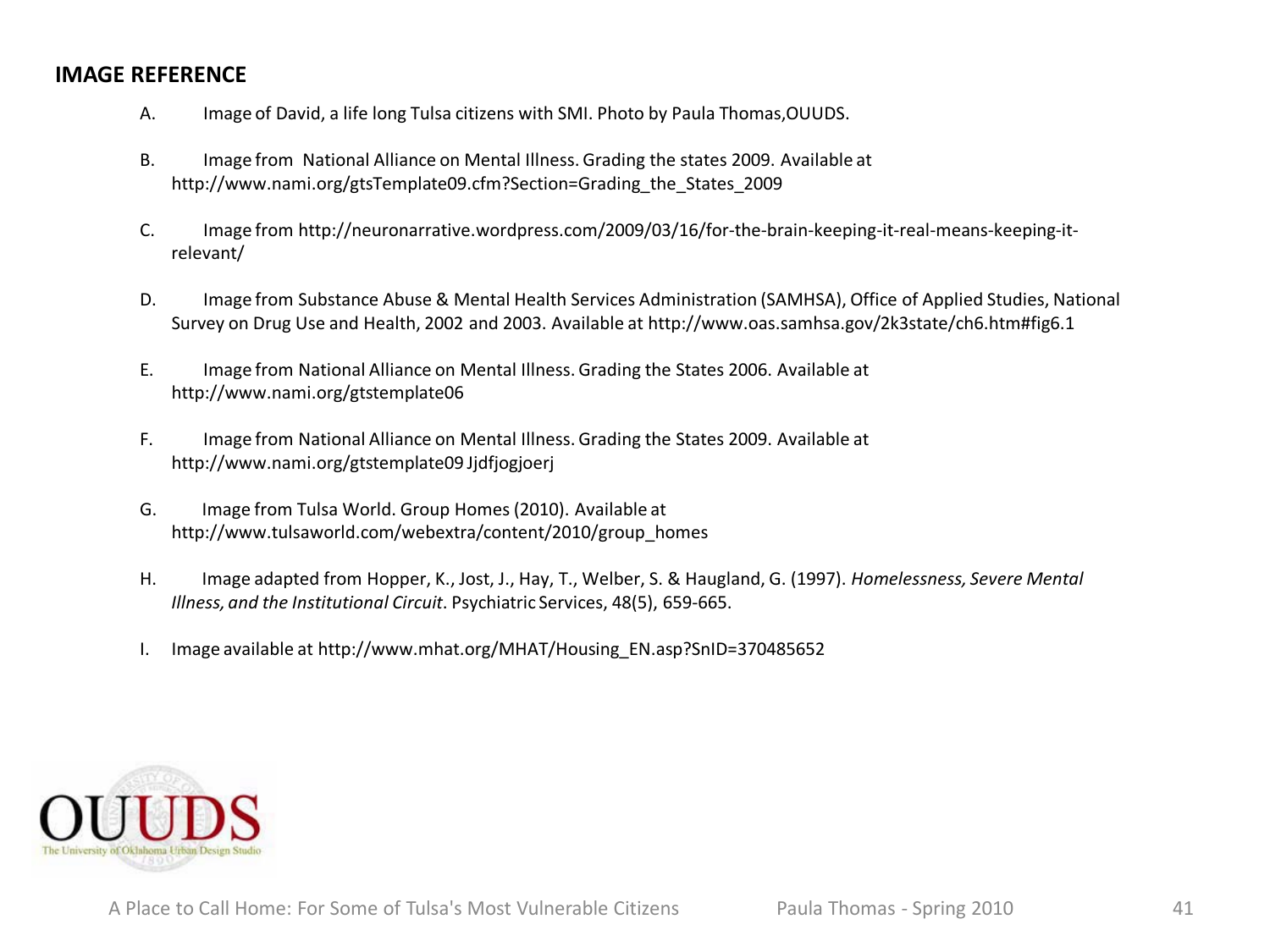| Program or Project | 5,000  |           |            |                                                              |            | 18,000     |                   | 5,000                      |           |                 |               | \$28,000    | \$3,500       | \$31,500             |  | Program or Project | 18,000                   |                 | 3,600                   | 1,000<br>1,000 |                        |                      |                                   | $7,200$<br>$1,600$<br>$1,600$                    |                              |                   | 1,500         | \$29,100 | 2,248                           | \$31,348     |         | 3,500          | \$3,500       | \$34,848              | \$3,348               |
|--------------------|--------|-----------|------------|--------------------------------------------------------------|------------|------------|-------------------|----------------------------|-----------|-----------------|---------------|-------------|---------------|----------------------|--|--------------------|--------------------------|-----------------|-------------------------|----------------|------------------------|----------------------|-----------------------------------|--------------------------------------------------|------------------------------|-------------------|---------------|----------|---------------------------------|--------------|---------|----------------|---------------|-----------------------|-----------------------|
| Revenue            | Grants | Contracts | United Way | Corporate contributions                                      | Membership | hdividuals | Fees for services | Fundraisers, events, sales | Endowment | Interest income | Miscellaneous | Total       | In-kind       | <b>Total Revenue</b> |  | Expenses           | Staff salaries and wages | Fringe benefits | Occupancy and utilities | Equipment      | Supplies and materials | Printing and copying | Telecommunications                | Marketing and advertising<br>Travel and meetings | Staff and volunteer training | Contract services | Miscellaneous | Subtotal | General operating (indirect)-8% | Total        | In-kind | <b>Artwork</b> | Total In-kind | <b>Total Expenses</b> | Revenue over Expenses |
| ە<br>تا            |        |           |            | $N$ $\omega$ $\mathbf{A}$ $\omega$ $\mathbf{C}$ $\mathbf{C}$ |            |            |                   |                            | o         | ₽               | Ξ             | $\tilde{r}$ | $\frac{3}{2}$ | ≠                    |  | eaiL<br>Line       | $\overline{5}$           | $\frac{1}{2}$   |                         | $\mathbf{a}$   | $\mathbf{e}$           | $\overline{20}$      | $\overline{21}$<br>$\mathbb{R}^2$ | $\mathbb{Z}^2$                                   | $\mathbf{z}$                 | 25                | $\frac{8}{2}$ | 27       | $\overline{28}$                 | $\mathbf{g}$ | 30      | $\overline{5}$ | $\mathbf{z}$  | 35                    | 36                    |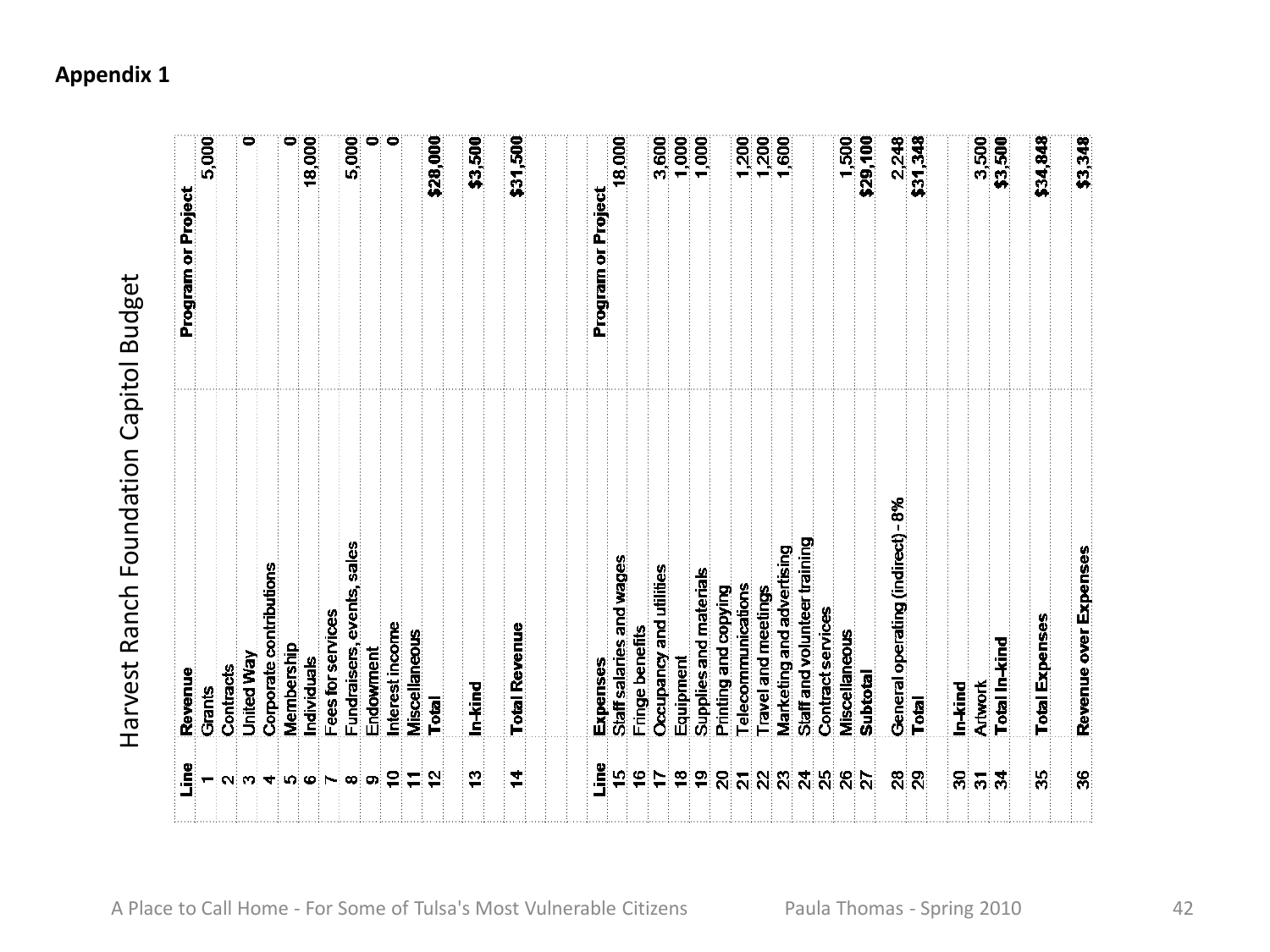# **The Harvest Ranch Foundation**

# **Harvest Ranch Mission**



# **Harvest Ranch Vision**

The Harvest Ranch will provide independent living opportunities for our clients on their individual journey of personal growth and self exploration that integrates body, mind, and spirit.

# **It's easy to make a tax deductible contribution to:**

### **THE HARVEST RANCH FOUNDATION**

Download and print the Donation Form and mail the completed form along with your donation to us at:

The Harvest Ranch Foundation 1420 E 35th Place Tulsa, OK 74105

#### **Other Ways to Make Donations:**

**Gifts of Securities:** A donation of stocks, bonds, mutual funds and IRA's may be given directly or used to fund charitable gift annuities or charitable remainder trusts.

**Gifts of Real Estate:** These are gifts of land, buildings, homes, business property, etc.

**Gifts of Personal Property:** These are gifts of art/coin collections, antique cars, artwork, automobiles, etc.